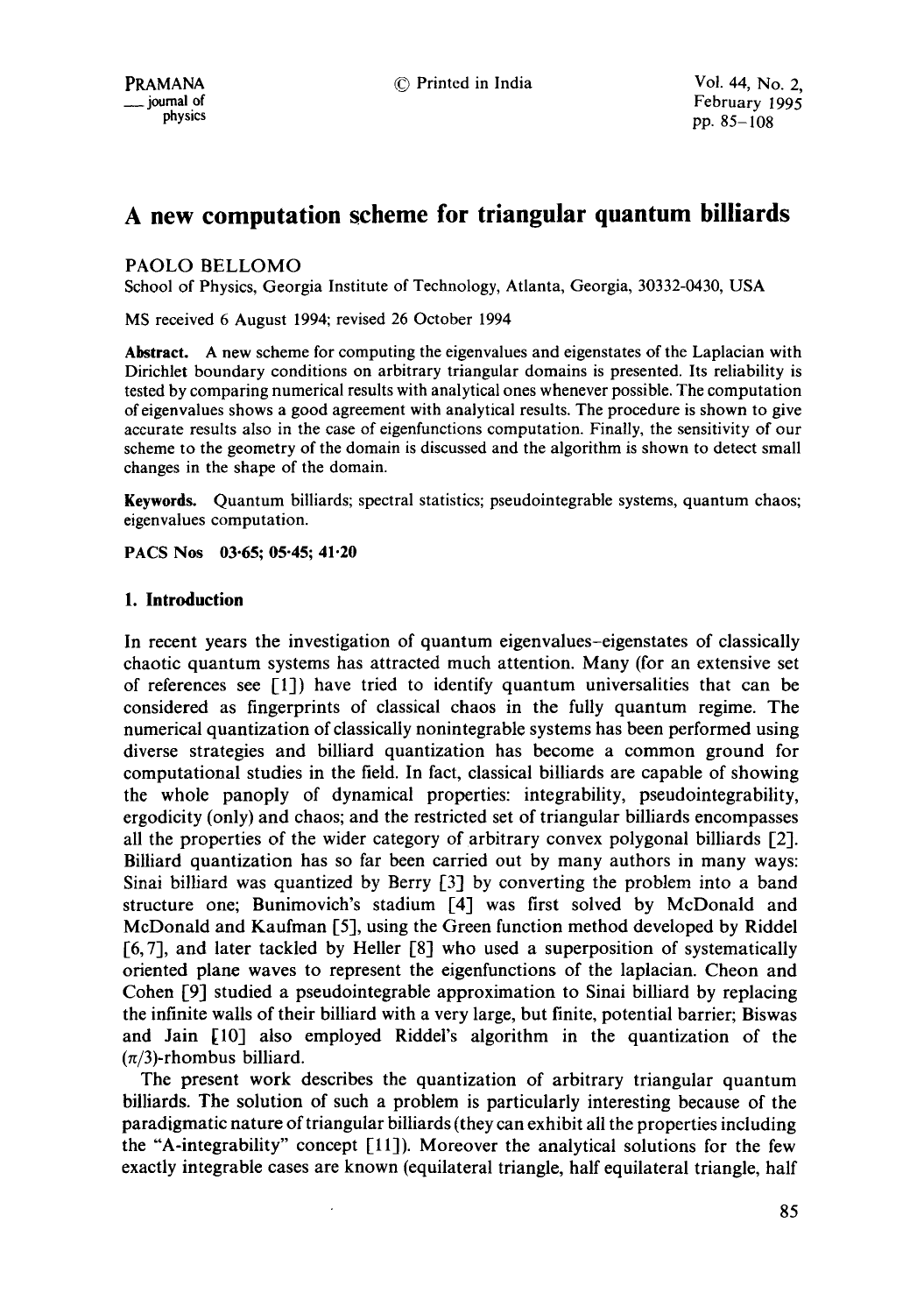square) and they provide a confidence test for numerical results. Surprisingly enough, in spite of the suitability of triangular billiards for the study of many interesting phenomena such as eigenvalue statistics [1], investigation of scars [8, 12] and the relationship between periodic orbits and quantization [13], to the best of our knowledge no systematic calculation of both their eigenvalues and eigenfunctions exists; the majority of numerical studies of quantum billiard spectra was so far dedicated to the investigation of classically chaotic examples (triangular billiards can be at most only ergodic). Finally, we want to point out that recent experiments in microwave resonators have put triangular quantum billiards within the realm of experimental nonlinear dynamics [14].

It is therefore our intent to give a very detailed account of our solution in the hope of stimulating systematic investigations both of the properties of the spectra of arbitrary triangular quantum billiards and, more specifically, of the characteristics of their eigenfunctions. A first application of the scheme is given in [12, 15]. The same scheme can be also used to solve the problem of a triangular billiard with some non-singular potential. Our numerical scheme is very easy to apply: it is simple and effective; it requires surprisingly small computation times and, as we show in the following paragraphs, it provides very accurate results for the billiard eigenfunctions.

#### **2. Representation of the quantum billiard operator**

By a rescaling of the physical constants, the quantum billiard problem can be reduced to the following equation and boundary conditions

$$
-\nabla^2 \psi(x, y) = \lambda \psi(x, y),
$$
  
\n
$$
\mathbf{q} \in \partial \mathcal{Q} \Rightarrow \psi(\mathbf{q}) = 0,
$$
  
\n
$$
\psi(\mathbf{q}) \in \mathcal{L}^2(\mathcal{Q}),
$$
\n(1)

where  $\partial \mathcal{Q}$  denotes the boundary of the domain considered. In this paper we refer to the *"quantum billiard operator"* (henceforth denoted QBO) as a shorthand for the operator of Eq. (1). We stress here that the QBO is not merely the laplacian, because the vanishing of the functions on the boundary of the billiard is required *(Dirichlet*  boundary conditions). We will indicate the QBO as  $-\nabla^2_{\theta}$ .

The solution presented in this paper makes use of a matrix representation, properly truncated, of the QBO. By a judicious choice of the Hilbert space vectors employed in the construction of the matrix, we were able to take into account the proper boundary conditions (i.e. vanishing of the wave functions on the sides of the triangle) and therefore to construct a *faithful* representation of the QBO. The desired matrix elements are of the form

$$
\mathcal{D}_{i,j} = \langle i | -\nabla_{\partial \varphi}^2 | j \rangle,\tag{2}
$$

where  $|i\rangle$ ,  $|j\rangle$  must be vectors belonging to some complete set of orthonormal functions,  $\mathscr{L}^2$ -integrable on the domain  $\mathscr{L}$  and satisfying the boundary conditions (1). The Hamiltonian operator is linear and real, and the eigenfunctions can always be made real-valued; therefore in what follows we will neglect complex conjugation. The construction of the desired basis vectors is best illustrated in a two-step procedure. We begin by considering the eigenfunctions of the QBO on a unit square [16]

$$
\psi_{m,n}^{\text{square}}(x, y) = 2\sin(m\pi x)\sin(n\pi y),\tag{3}
$$

**86 Pramana - J. Phys., Vol. 44, No. 2, February 1995**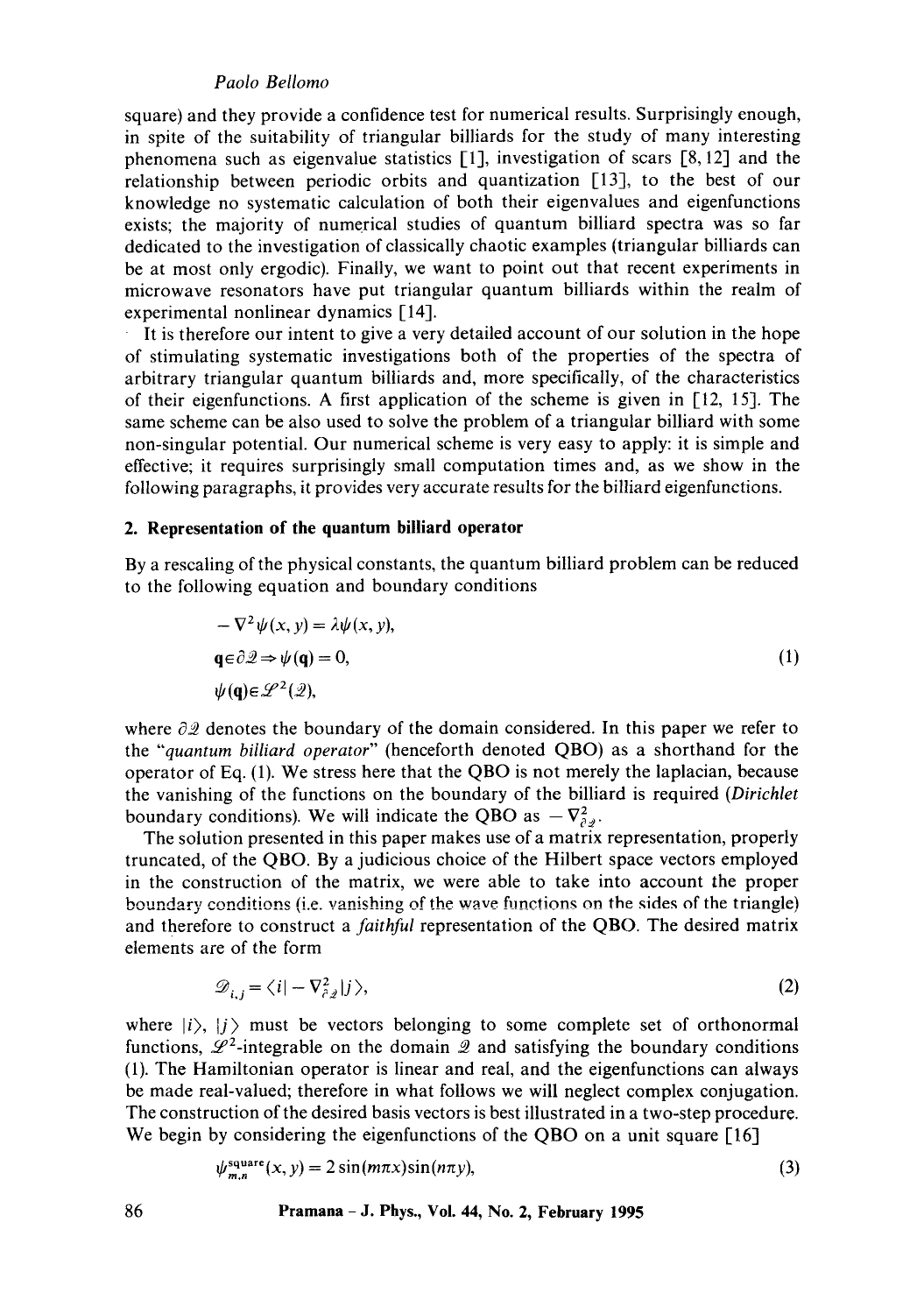with  $m$  and  $n$  being some arbitrary nonzero integers. By antisymmetrization with respect to a diagonal, one can form the eigenfunctions of the QBO on the half unit square domain, i.e. on a  $((\pi/4), (\pi/4), (\pi/2))$ -triangle, having its  $(\pi/2)$  angle vertex sitting in the origin of the frame of reference [16]

$$
\psi_{m,n}^{((\pi/4),(\pi/4),(\pi/2))}(x,y) = 2\{\sin(m\pi x)\sin(n\pi y) + (-1)^{m+n+1}\sin(n\pi x)\sin(m\pi y)\}.
$$
\n(4)

Indices *n* and *m* must obey an additional constraint:  $n \neq m$ . We now consider the eigenfunctions of the QBO on a rectangle of side lengths  $a$  and  $b$  respectively [they are a generalization of (3)]

$$
\psi_{m,n}^{\text{rectangle}}(x,y) = \frac{2}{\sqrt{ab}} \sin\left(\frac{m\pi x}{a}\right) \sin\left(\frac{n\pi y}{b}\right). \tag{5}
$$

Next we apply the same antisymmetrization and we obtain the following set of functions

$$
\phi_{m,n}(x,y) = \frac{2}{\sqrt{ab}} \left\{ \sin\left(\frac{m\pi x}{a}\right) \sin\left(\frac{n\pi y}{b}\right) + (-1)^{m+n+1} \sin\left(\frac{n\pi x}{a}\right) \sin\left(\frac{m\pi y}{b}\right) \right\}.
$$
\n(6)

Once again,  $n \neq m$  is required. Clearly, the  $\phi_{m,n}(x, y)$ 's are not eigenfunctions of the QBO on the half rectangle, because  $a \neq b$ ; nevertheless they constitute a complete set of orthonormal functions, as we are going to prove. Let us denote by  $\mathcal{Q}_1$  the triangle defined by the diagonal of the rectangle and having its  $(\pi/2)$  angle placed in the origin; by  $2<sub>2</sub>$  we denote the half unit square obtained from the former triangle upon a rescaling of the sides lengths  $(x' = (x/a), y' = (y/b))$ . We then consider the changes under such rescaling in the inner product of two functions (6)

$$
\int\int_{2_1} \phi_{m,n}(x,y)\phi_{i,j}(x,y) dxdy
$$
\n
$$
= \frac{1}{ab} \int\int_{2_2} \psi_{m,n}^{((\pi/4),(\pi/4),(\pi/2))}(x',y')\psi_{i,j}^{((\pi/4),(\pi/4),(\pi/2))}(x',y') \frac{\partial(x,y)}{\partial(x',y')} dx'dy'.
$$
\n(7)

Since the Jacobian of the transformation is  $J = (\partial(x, y)/\partial(x', y')) = ab$ , it is easy to see that we are left with the inner product of two normalized eigenfunctions of the QBO on the half unit square. They are eigenfunctions of a hermitian operator and therefore they are orthonormal to each other; this proves that functions (6) are orthonormal to each other also. In order to prove the completeness of the set, we consider some arbitrary,  $\mathscr{L}^2$ -integrable function  $f(x, y)$  that vanishes on  $\partial \mathscr{L}_1$ . By the same coordinate transformation we obtain

$$
\iint_{2_1} \phi_{m,n}(x, y) f(x, y) dx dy
$$
  
=  $\sqrt{ab} \iint_{2_2} \psi_{m,n}^{((\pi/4), (\pi/2), (\pi/2))}(x', y') f(ax', by') dx' dy'.$  (8)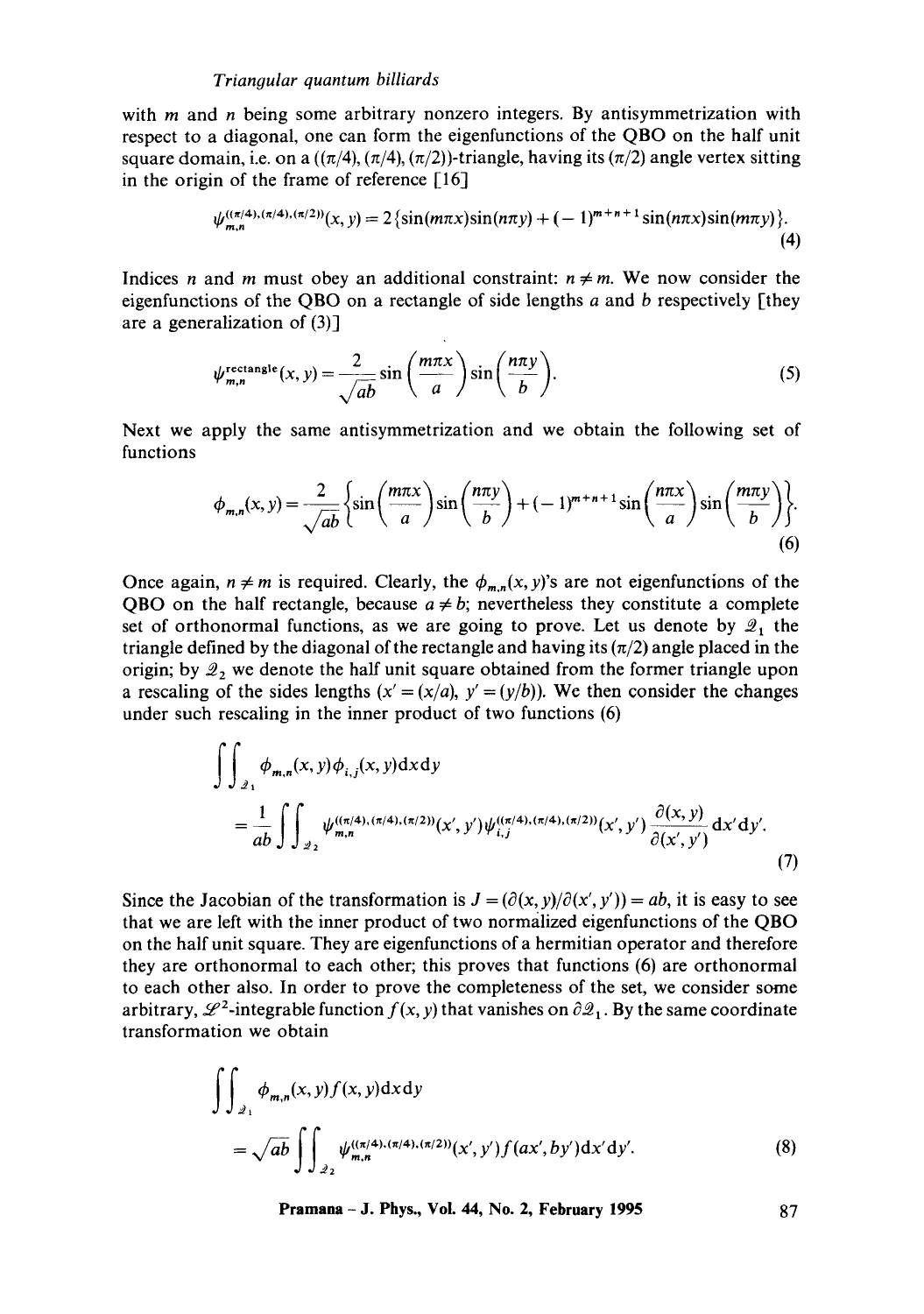If the left hand side of  $(8)$  vanishes for every pair  $(m, n)$ , so does the right hand side; but the vanishing of the right hand side integral allows us to conclude that  $f \equiv 0$ , because the  $\psi$ 's are a complete set for those functions like  $f(ax, by)$  that vanish on  $\partial \mathcal{Q}_2$ . We conclude that the only function orthogonal to all the  $\phi$ 's is the null function, and this proves that the set is complete. In the next step we construct the basis set for the more general case of an arbitrary triangle.

Consider the following active transformation of the plane into itself

$$
x' = x + y \cdot \tan \gamma
$$
  
y' = y (9)

where  $\gamma = (\pi/2) - \eta$  and  $\eta$  is the angle of the desired triangle with the vertex in the origin of the coordinate axes. Transformation (9) maps a rectangle into a parallelogram and therefore the half rectangle into an arbitrary triangle [see figure 1]. We now consider the functions

$$
\chi_{m,n}(x, y) = \frac{2}{\sqrt{ab}} \left\{ \sin \left[ \frac{m\pi (x - y \cdot \tan \gamma)}{a} \right] \sin \left( \frac{n\pi y}{b} \right) + (-1)^{m+n+1} \sin \left[ \frac{n\pi (x - y \cdot \tan \gamma)}{a} \right] \sin \left( \frac{m\pi y}{b} \right) \right\};
$$
(10)

which is the desired basis set. In fact, we only need to perform the inverse transformation of(9); any arbitrary triangle is mapped into some half rectangle which, in turn, can be mapped into a half unit square by rescaling the sidelengths. Clearly, the two transformations in sequence map the functions (10) into the eigenfunctions of the QBO on the half unit square. Orthonormality and completeness can then be proven by reducing every integral to an integration over the half unit square that involves eigenfunctions of the QBO on that domain (we still have  $J = ab$ ). Moreover,



Figure 1. Under the affine transformation (9) a rectaugle (solid line) is mapped into a parallelogram (dashed line); consequently its half is mapped into some triangle determined by the angle  $\gamma$ .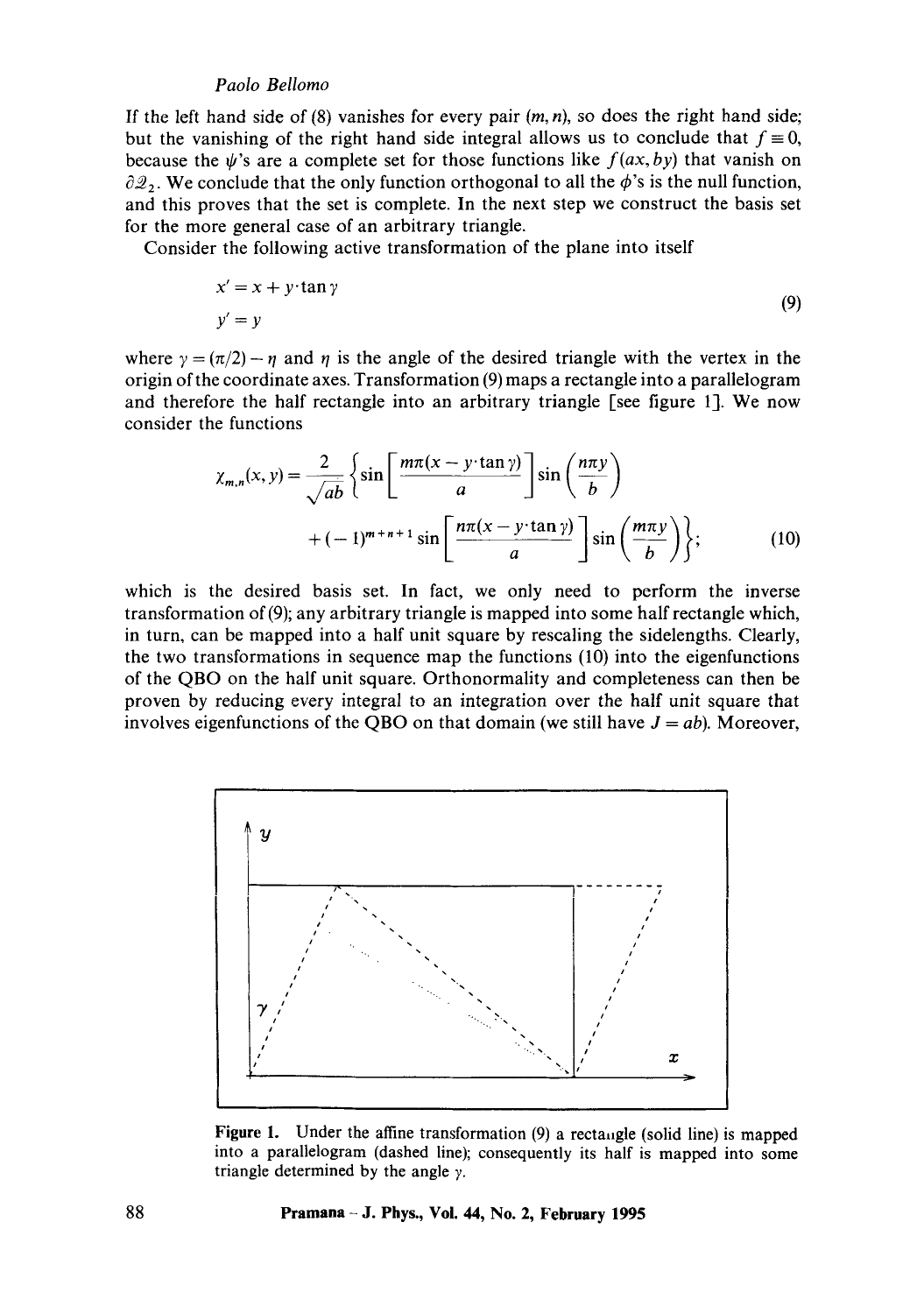the mapping of the half unit square into an arbitrary triangle is linear and this guarantees that functions (10), being the image of eigenfunctions that vanish on the boundary of the half unit square, satisfy the Dirichlet boundary conditions.

We can now proceed to the construction of the matrix representation of the QBO (a detailed calculation of the matrix elements is reported in the appendix). In doing so some care must be taken about the ordering of the basis vectors, because functions (10) are labeled by a pair of indices rather than a single one. The most reasonable choice is to order the vectors according to the expectation value of the QBO

$$
\langle -\nabla_{\partial z}^2 \rangle = \iint_{\mathcal{Q}} \chi_{m,n}(x,y) (-\nabla_{\partial z}^2) \chi_{m,n}(x,y) \, dx \, dy. \tag{11}
$$

The expectation value above represents the energy content of a given vector, namely how rapidly the corresponding wave function oscillates. It is therefore sensible to expect that low energy eigenstates, i.e. relatively slowly varying eigenfunctions, do not have large projections on high energy vectors, i.e. rapidly oscillating functions. From the considerations above we assume that some proper truncation of the matrix can still yield satisfactory results, at least for the first few lowest lying eigenstates. Of course, the sole justification for such an assumption is the good agreement between numerical and analytical results in those cases in which the latter are available. The outcome of such a comparison is described in the next section, where we consider the analytical solution of (1) in an equilateral triangle.

# **3. Reliability of the solution**

In this last section we present the comparison between numerical and analytical results. Not surprisingly, an analytical solution is available solely for those quantum billiards which are classically integrable. In the class of triangular billiards this amounts to the equilateral triangle, the half equilateral triangle and the half square. We applied our scheme to the equilateral triangle and compared our results with the analytical ones.

The quantum billiard in an equilateral triangle was first solved by Lamé  $[17]$ , who was interested in the vibrating membrane problem; a mathematically rigorous solution of the same problem was recently published by Pinsky [18]. The eigenvalues of the QBO on the equilateral triangle with side length l are given by

$$
E_{m,n} = \frac{16\pi^2}{27l^2} (m^2 + n^2 - mn),
$$
 (12)

where  $n$  and  $m$  are integers satisfying the following conditions

$$
n + m = 3k. \quad k = \text{integer}
$$
  
\n
$$
m \neq 2n
$$
  
\n
$$
n \neq 2m.
$$
  
\n(13)

The case in which both  $m = 0$  and  $n = 0$  must also be ruled out. The (unnormalized) eigenfunctions are given by

$$
\psi_{m,n}^{((\pi/3),(\pi/3),(\pi/3))}(x,y) = \sum_{(m,n)} \pm \exp\left[\left(\frac{2\pi i}{3l}\right)\left(nx+\frac{(2m-n)y}{\sqrt{3}}\right)\right].
$$
 (14)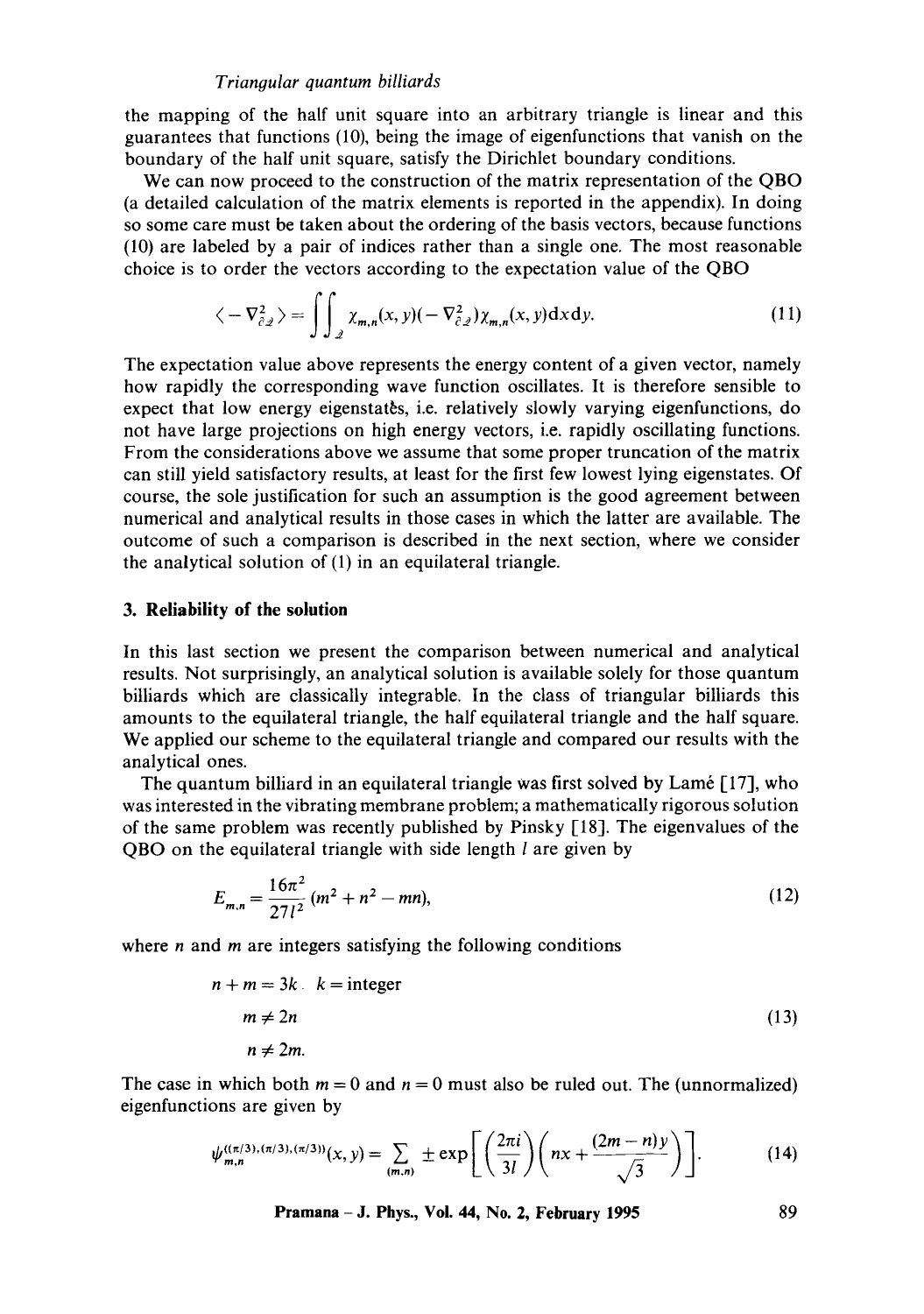**Exactly six** (m, n) **pairs must be considered in (14) and the rule is** 

$$
(m, n) \to (m, m - n) \to (-n, m - n) \to (-n, -m) \to (n - m, -m) \to (n - m, n);
$$
\n(15)

**each transition induces a change of sign. We considered a triangle of side length**   $l = \pi$ . The first test concerns eigenvalues computation: results are summarized in **figure 2, where we compare the first 925 numerical eigenvalues (this corresponds to**  a maximal magnitude of the De Broglie wave vector  $|\kappa| \sim 54$ ) with their analytical **counterparts. In figure 2a we plot the logarithm in base 10 of the relative error versus**   $|\kappa|$ , while in figure 2b we report the mean value of the same, again versus  $|\kappa|$ . Figure 2 **shows good agreement with the analytical results, especially if one considers the small**  dimensions ( $2000 \times 2000$ ) of the matrix representing the QBO. Approximately half **of the eigenvalues are an accurate approximation to the exact spectrum. In spite of the small dimensions of the matrix our results are very good up to a wavelength of**  the order of  $\sim \frac{1}{25}$  of the side length. The eigenvalues considered in figure 2 were **counted by taking degeneracy into account; this was done because when the method is applied to some asymmetric triangle there will be no degeneracy, and our counting** 



**90 Pramana- J. Phys., Vol. 44, No. 2, February 1995**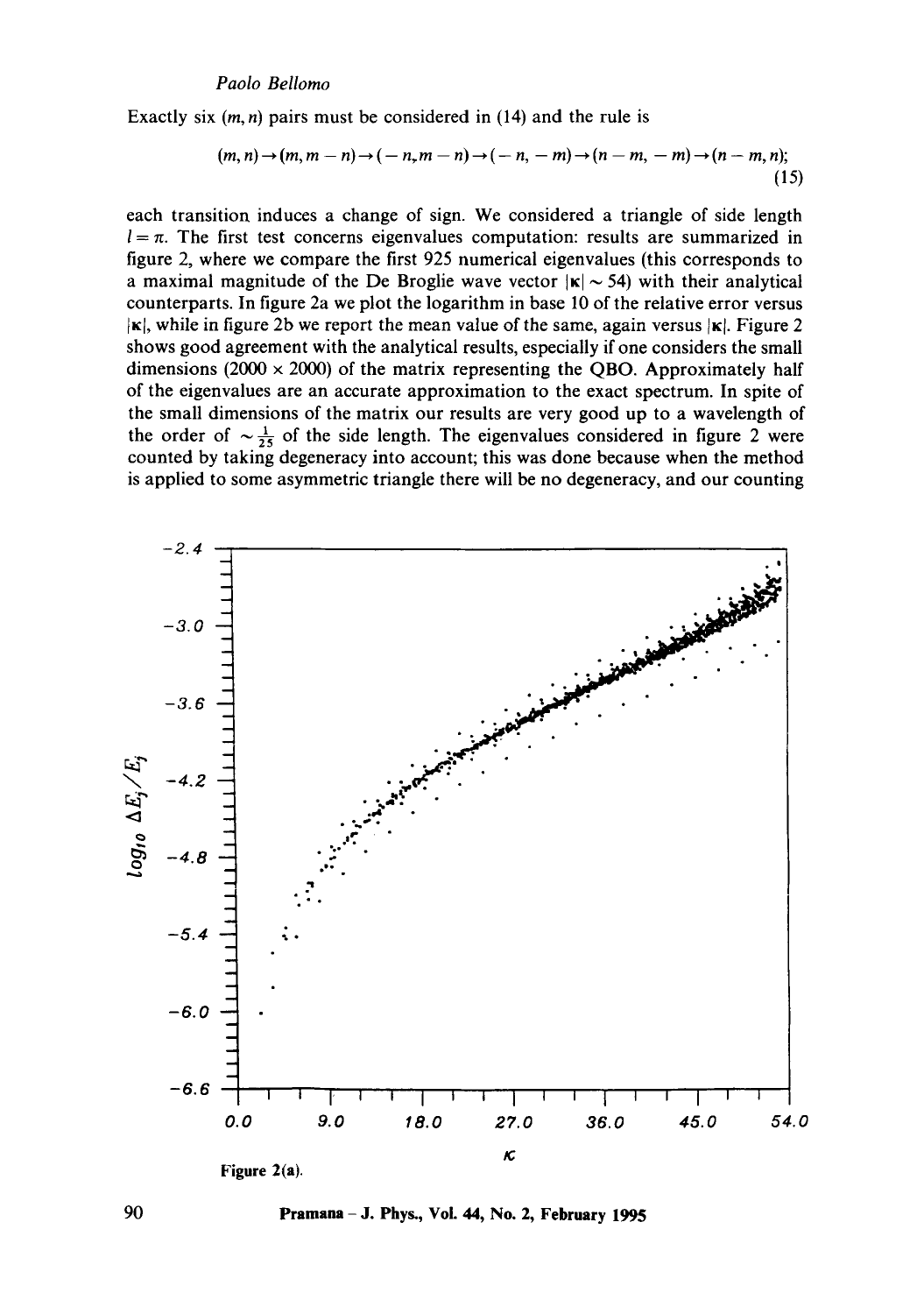

**Figure 2(b).** 

**Figure** 2. Comparison between the numerical result and the analytical values for the spectrum of the equilateral triangle; (a) Logarithm (in base 10) of the relative error between the numerical eigenvalues and the exact ones vs. the magnitude of the wave vector  $\kappa$ ; (b) Logarithm (in base 10) of the average error between numerical eigenvalues and analytical ones vs. the magnitude of the wave vector K.

gives information about how many distinct eigenvalues can be computed, and their precision, in the case of some classically nonintegrable billiard. However, a moment's thought shows that such an estimate can hold only for triangles not too different from the equilateral one. Consider, for example, the half equilateral triangle: there, the same calculation, i.e. a matrix of the same dimensions, yields approximately half as many accurate eigenvalues, namely the energy levels of those equilateral triangle eigenstates which are odd under reflection about the height of the triangle. This is a consequence of Weyl's law for the integrated density of states  $\mathcal{N}(E)$  which, including low energy corrections, reads [1]

$$
\mathcal{N}(E) = \frac{A}{4\pi} E - \frac{L}{4\pi} \sqrt{E} + \Sigma c(\alpha_i)
$$
 (16)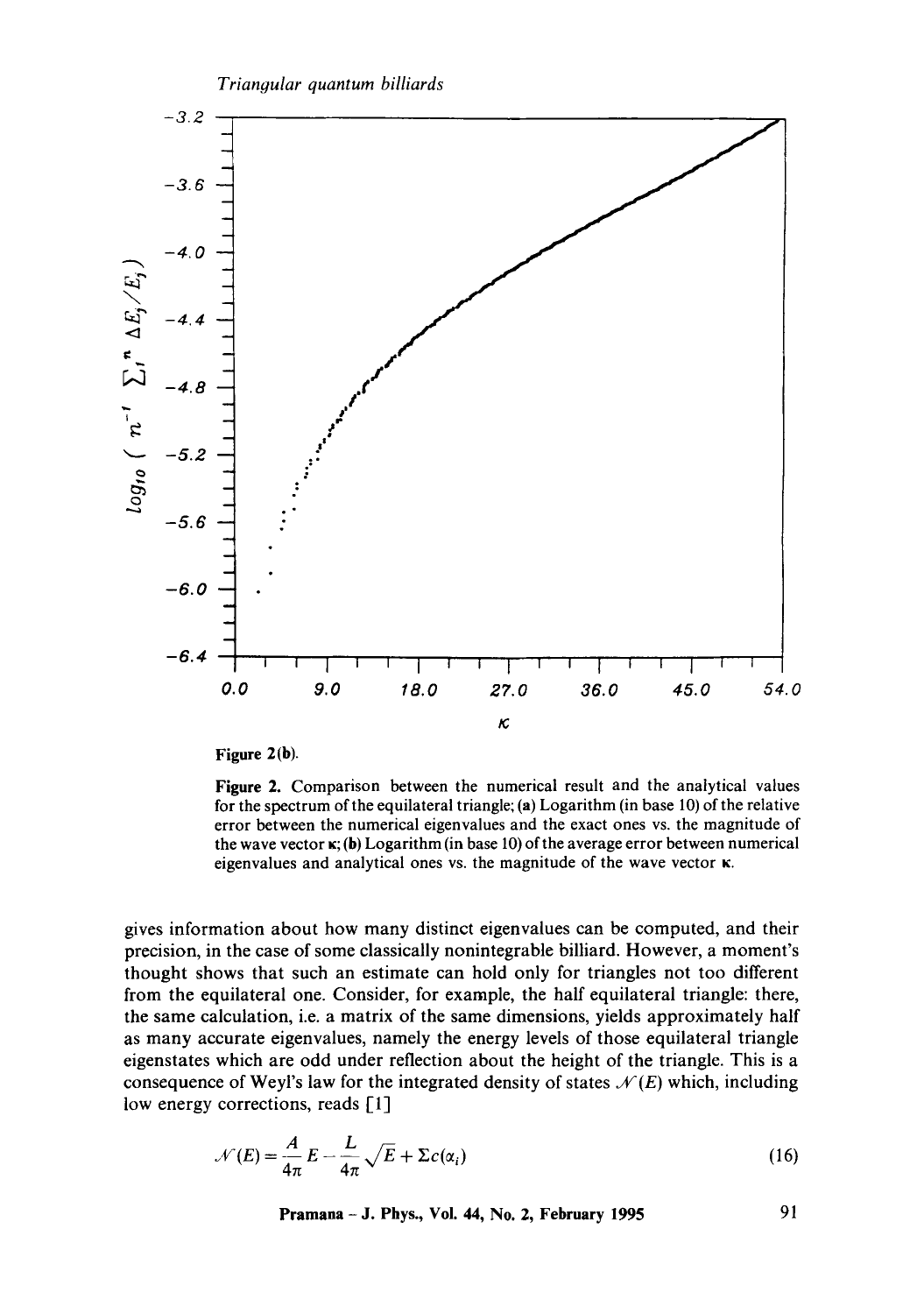with:

$$
c(\alpha_i) = \frac{1}{2\pi} \left( \frac{\pi}{\alpha_i} - \frac{\alpha_i}{\pi} \right),\tag{17}
$$

where L is the perimeter of the triangle and  $\alpha_i$  is the *i*th internal angle. Weyl's law can be used as test for the results of any numerical calculation of billiard spectra. The equilateral triangle is a special billiard, therefore we performed Weyl's law test and verified the consistency of our scheme, also when applied to classically nonintegrable triangles. The results of the test are displayed in figures 3-4. Figure 3 refers to an irrational triangular billiard, with angles not very different from  $(\pi/3)$ : as expected the numerical staircase (solid line) fits well Weyl's law prediction (dashed line) up to  $\sim$ the 950th eigenvalue, namely the same range of precision as for the equilateral triangle. Figure 4a, instead, refers to a pseudointegrable billiard, a  $((\pi/10), (3\pi/10), (6\pi/10))$ triangle: in it one sees that the loss of precision occurs much earlier in terms of



**Figure 3. Analytical integrated density of states (dashed line) and numerical staircase (solid line) for an irrational billiard. The divergence between the two reflects the drop in the computational precision. For lower energies the two overlap and become indistinguishable on a coarse scale.**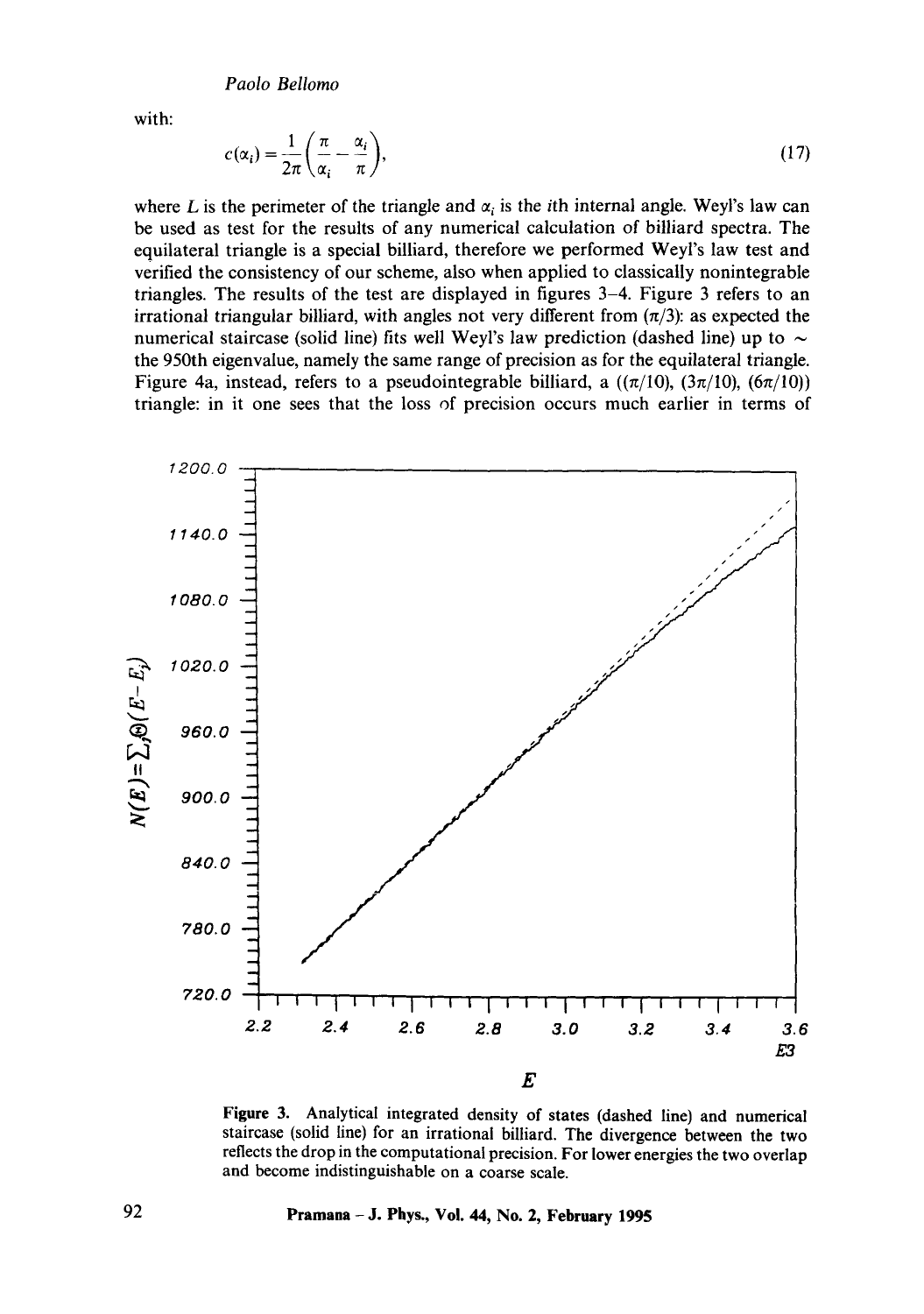**number of eigenvalues, but approximately in the same energy range as before. The range in which the calculation begins to lose precision is the one predicted by keeping**  the energy fixed and rescaling  $\mathcal{N}(E)$  by the area of the billiard as required by Weyl's **law; and the smaller number of accurate eigenvalues obtained in the pseudointegrable case is yet another example of the well-known difficulty in computing the spectra of narrow triangles [19]. For smaller energies than those presented in figures 3–4 the theoretical prediction and the numerical staircase overlap exactly. It is also interesting to observe that the onset of the divergence between the computed eigenvalues and**  the predictions of Weyl's law is very sharp, as it can be appreciated from figure 4b, **where the relative deviation from the area rule for the same pseudointegrable triangle is plotted.** 

**It is known that the Green function method allows a slightly better precision in the computation of the eigenvalues for a given matrix dimension, since one can concentrate all the computational power in the evaluation of a single eigenvalue. However, the method requires a scanning of the real axis which implies long computing times and the risk of missing some eigenvalues, and it cannot resolve degenerate eigenvalues. This is not the case for our scheme, which moreover requires surprisingly modest computing times (the matrix elements can be evaluated analytically; this** 



**Pramana - J. Phys., Vol. 44, No. 2, February 1995** 93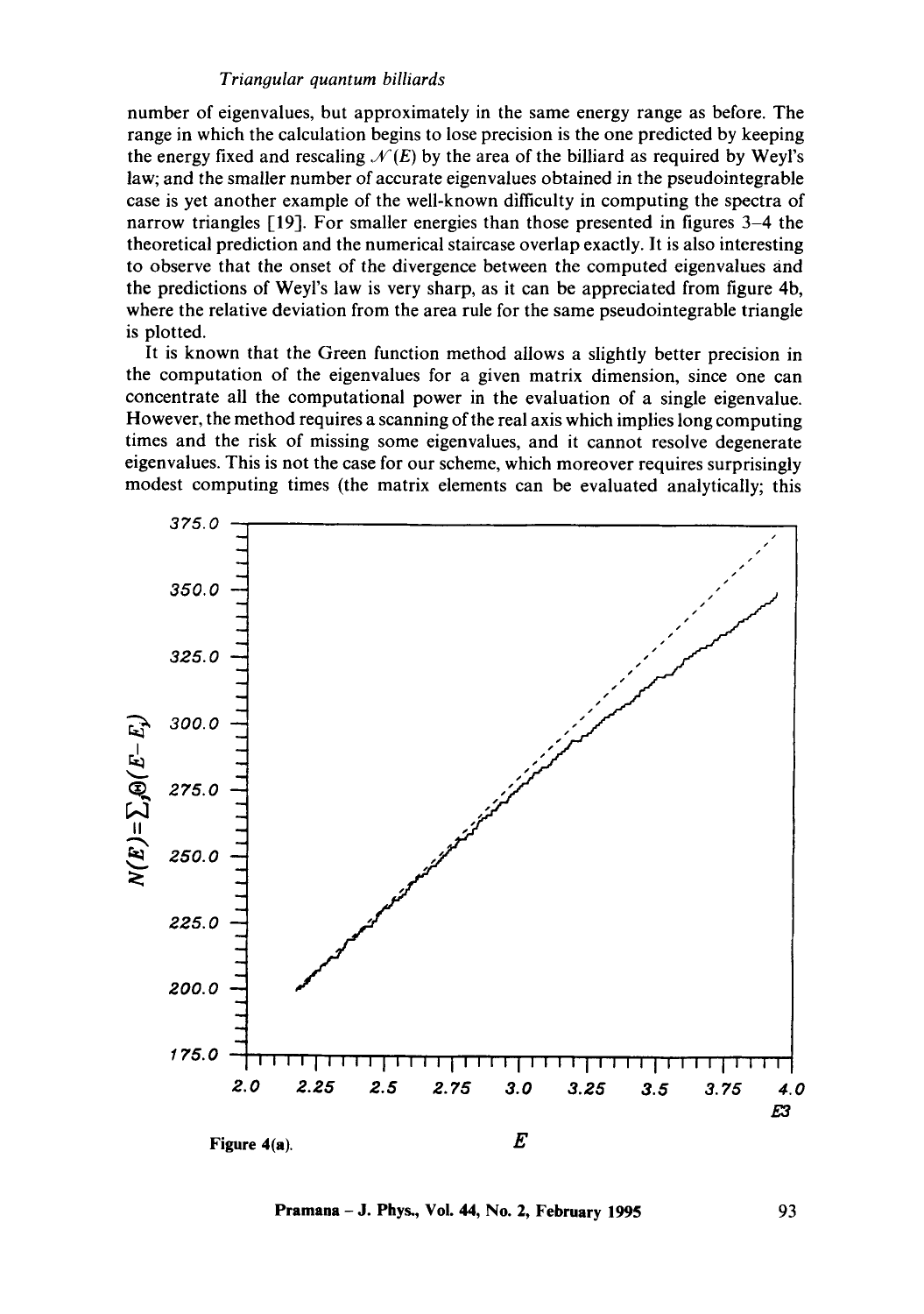

#### **Figure 4(b).**

Figure 4. Integrated density of states for a pseudointegrable  $((\pi/10), (3\pi/10),$  $(6\pi/10)$ ) triangle; (a) Analytical integrated density of states (dashed line) and numerical staircase (solid line). The divergence between the two occurs after fewer states than in figure 3, but approximately in the same energy range; (b) Absolute value of the relative difference between the numerical staircase and the predictions of Weyl's law (plus corrections): the sudden onset of an exponential divergence is apparent.

shortens the time needed for the computation of the matrix dramatically). However, the main feature of our solution is the very good precision in the computation of the eigenfunctions. This is illustrated next.

In figure 5 we plot the value of the correlation integrals between numerical and analytical eigenfunctions up to the 380th eigenstate

$$
I(j) = \int\int_{\mathcal{Z}} \psi_j^{\text{analytical}}(x, y)\psi_j^{\text{numerical}}(x, y)\mathrm{d}x\mathrm{d}y. \tag{18}
$$

From the form of Pinsky's [18] solution one can immediately deduce the existence of a double degeneracy due to the sine-cosine decomposition of the exponentials: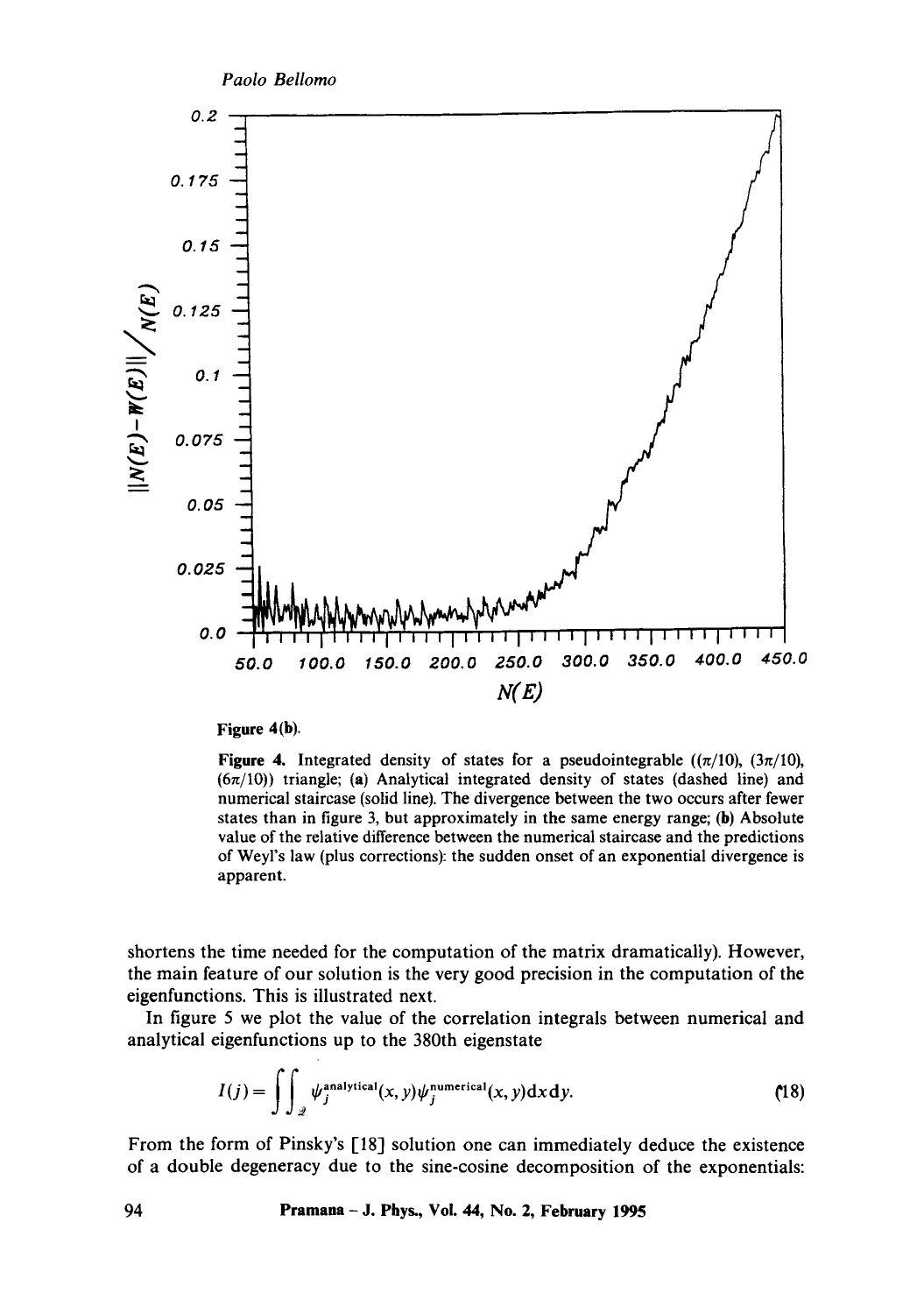

**Figure** 5. Correlation integrals between the first 380 normalized numerical eigenfunctions and their exact counterparts. The great accuracy of the computation is evident.

clearly, in (18) by  $\psi_i^{\text{analytical}}$  we mean either sine or cosine (in the case  $n = m$  there is no double degeneracy: the cosine solution vanishes identically). Figure 5 shows the high precision of our calculation. A more detailed account of it can be found in table I, where the explicit values of *l(j)* for the first 20 eigenfunctions are exhibited. Results of figure 5 and table 1 were evaluated semi-analytically: a numerically computed eigenfunction consists of a finite linear combination of the basis functions (10)

$$
\psi_j^{\text{numerical}}(x, y) = \sum_{m,n} a_{m,n} \chi_{m,n}(x, y); \tag{19}
$$

therefore integral (18) can be reduced to a summation of simpler terms

$$
I(j) = \sum_{m,n} a_{m,n} \int \int_{\mathcal{Q}} \psi_j^{\text{analytical}}(x, y) \chi_{m,n}(x, y) \, dx \, dy. \tag{20}
$$

Each integral in (20) can be evaluated analytically, making the computation of  $I(j)$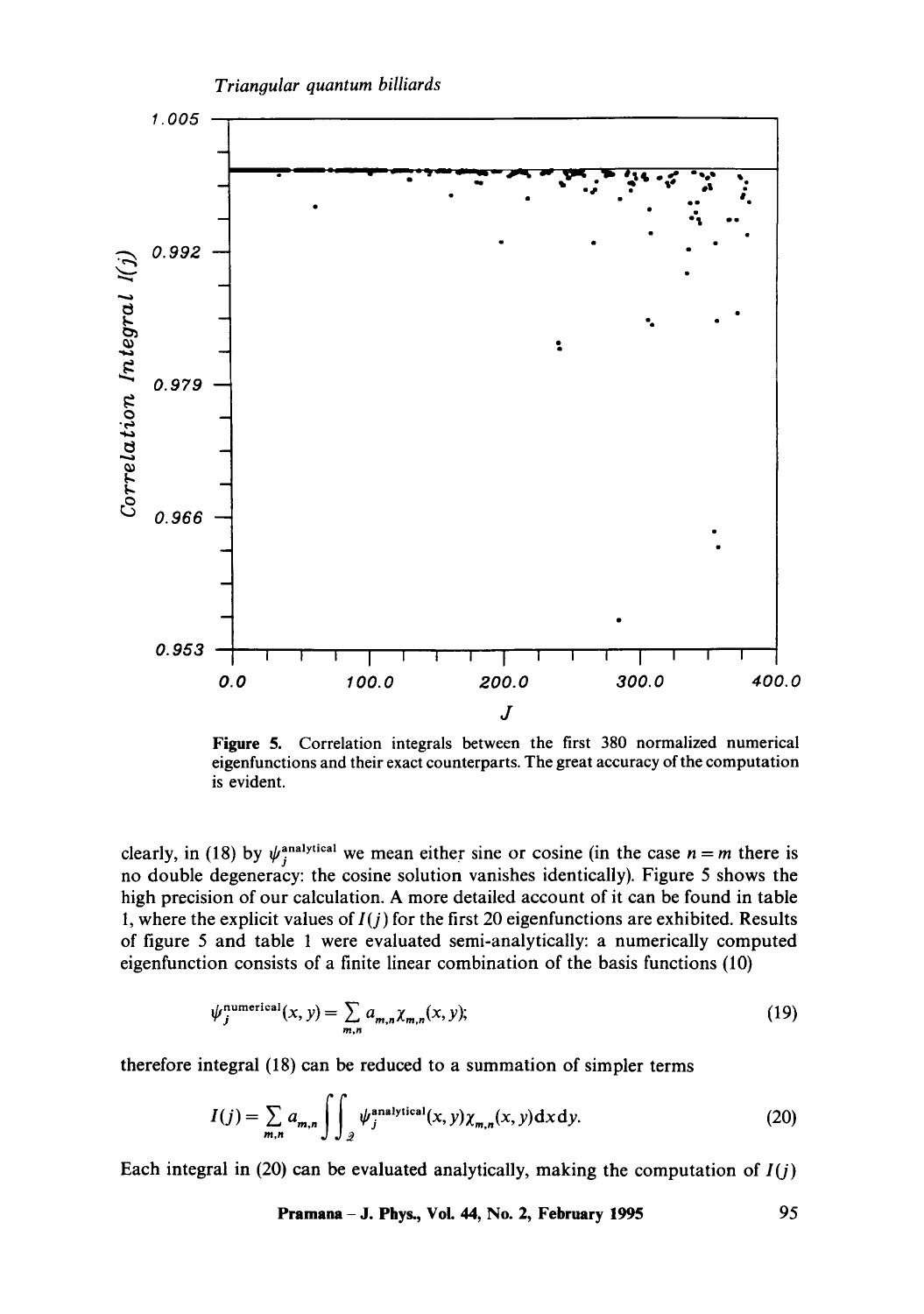|                                         |  | <b>Table 1.</b> Results of the correlation |  |  |  |  |  |  |  |
|-----------------------------------------|--|--------------------------------------------|--|--|--|--|--|--|--|
| integral between the first 20 numerical |  |                                            |  |  |  |  |  |  |  |
|                                         |  | and analytical wavefunctions of the        |  |  |  |  |  |  |  |
| equilateral triangle.                   |  |                                            |  |  |  |  |  |  |  |

| Table 1.       | Correlation integrals. |  |  |  |  |
|----------------|------------------------|--|--|--|--|
| 1              | 0.9999998808           |  |  |  |  |
| $\overline{c}$ | 0.9999998235           |  |  |  |  |
| 3              | 0.9999997616           |  |  |  |  |
| 4              | 0-9999998808           |  |  |  |  |
| 5              | 0.9999996424           |  |  |  |  |
| 6              | 0.9999996424           |  |  |  |  |
| 7              | 0.9999993443           |  |  |  |  |
| 8              | 0.9999997616           |  |  |  |  |
| 9              | 0-9999994040           |  |  |  |  |
| 10             | 0.9999988079           |  |  |  |  |
| 11             | 0.9999998212           |  |  |  |  |
| 12             | 0.9999996424           |  |  |  |  |
| 13             | 0.9999989867           |  |  |  |  |
| 14             | 0.9999988675           |  |  |  |  |
| 15             | 0.9999991655           |  |  |  |  |
| 16             | 0.9999990463           |  |  |  |  |
| 17             | 0.9999992251           |  |  |  |  |
| 18             | 0.9999993443           |  |  |  |  |
| 19             | 0.9999958873           |  |  |  |  |
| 20             | 0-9999994636           |  |  |  |  |

precise and the test reliable. The results of figure 5 are particularly interesting because they were obtained diagonalizing a very small  $(1000 \times 1000)$  matrix, which required very short computing times. In figure 5 the correlation integral is not plotted for every possible eigenfunction, the reason being that in some cases, besides the already mentioned sine-cosine degeneracy, there happens to be some higher degeneracy, due to the possibility of producing the same eigenvalue with two [or more] distinct pairs of integers. In the case of doubly degenerate solutions the algorithm yields naturally the same basis for the eigenspace as Pinsky's [18], which makes the correlation integral meaningful. On the other hand, for more highly degenerate eigenvalues the numerical calculation selects a different eigenspace basis. For example, for fourfold degenerate eigenvalues, the sine-cosine distinction is still preserved, but some mixing occurs between the two sine [or cosine] solutions related to the two distinct pairs of integers. Clearly, in such a situation a superposition integral does not give any useful information about the precision of the numerical results; however, by inspecting contour plots of proper linear combination of Pinsky's [18] eigenfunction, it was possible to recognise the consistency of our numerical results.

For eigenfunction computation there is no test (like a comparison with Weyl's law predictions) to verify the consistency of the results in the case of nonintegrable billiards. However, in figure 6a we plot the components along the basis vectors for the normalized 250th state of the same irrational billiard considered before. They were obtained by diagonalizing a  $1000 \times 1000$  matrix. It is apparent that such components become very small as higher energy basis vectors are considered. This ensures (at a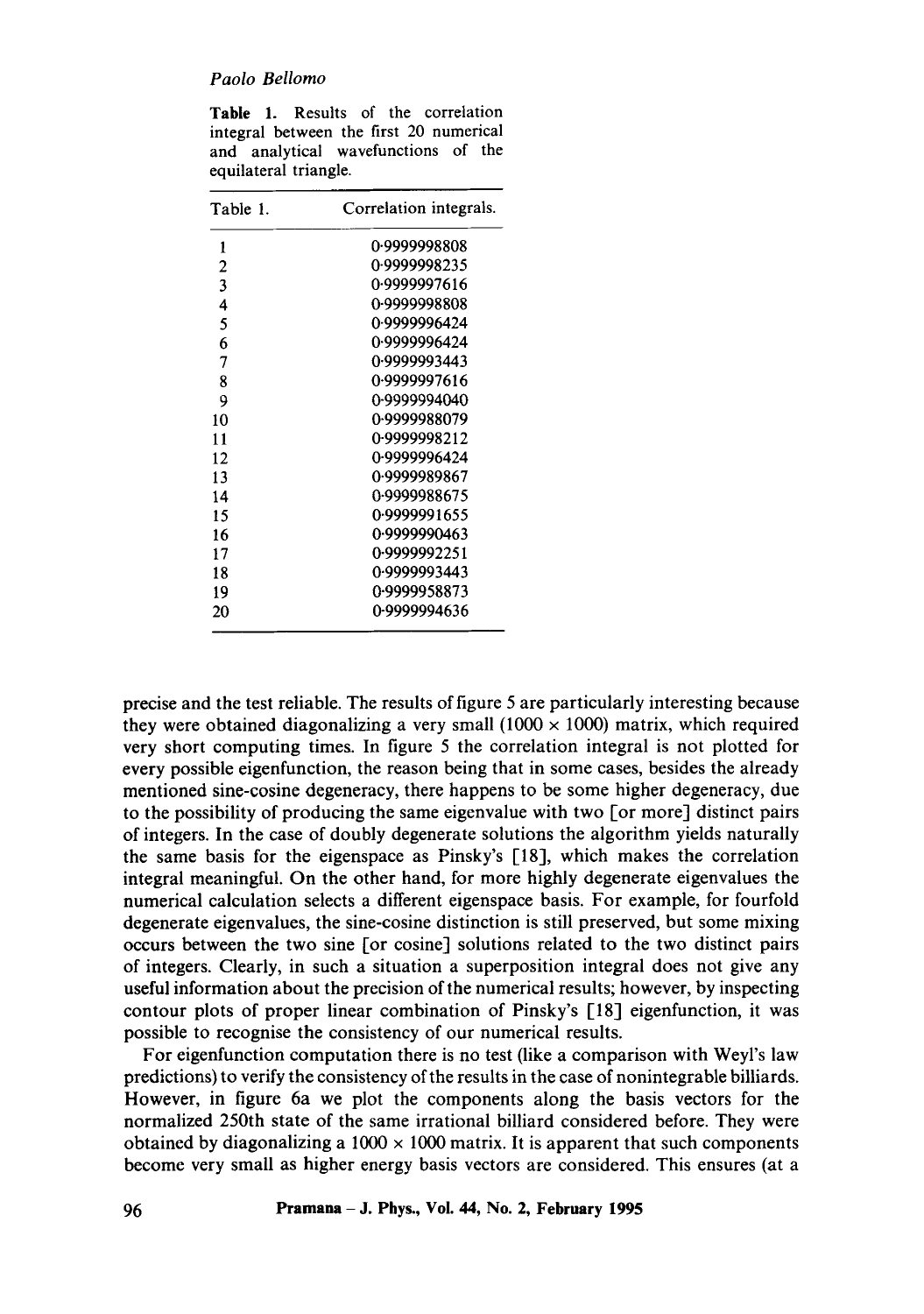reasonable degree of confidence: some large components along extremely energetic basis vectors might always exist) that our numerical calculation yields a very good approximation to the actual wave function. In figure 6b we plot the components for the 430th normalized eigenstate of the same billiard, which belongs to that range of the spectrum where the precision of the computation begins to drop (for the given dimension of the matrix). The interesting feature is the smallness of the first  $\sim 100$ components, which implies that a representation of the QBO obtained by leaving out, say, the first 100 basis vectors and including 100 high energy functions (those ranging from the 1001st to the 1100th) would yield a better result. This observation suggests the possibility of scanning a large portion of the spectrum using a series of matrices centered on states of increasing energy. Such matrices would not be of fixed dimension (the increasing complexity of rapidly oscillating high energy eigenfunction would require a larger basis set) but they would still be relatively small. Note that, in a given application, not all the elements of expansion (19) need to be considered. In fact, once a threshold for the desired precision is fixed, all those coefficient in (19) that lead to contributions below that threshold can be dropped leading to some little computing time consuming expressoin for the eigenfunctions [which we actually did in many of our calculations].

Finally, we address the issue of the sensitivity of the scheme to change of the geometrical shape of the QBO domain. To this end, we first show in figure 7a one



**Pramana – J. Phys., Vol. 44, No. 2, February 1995** 97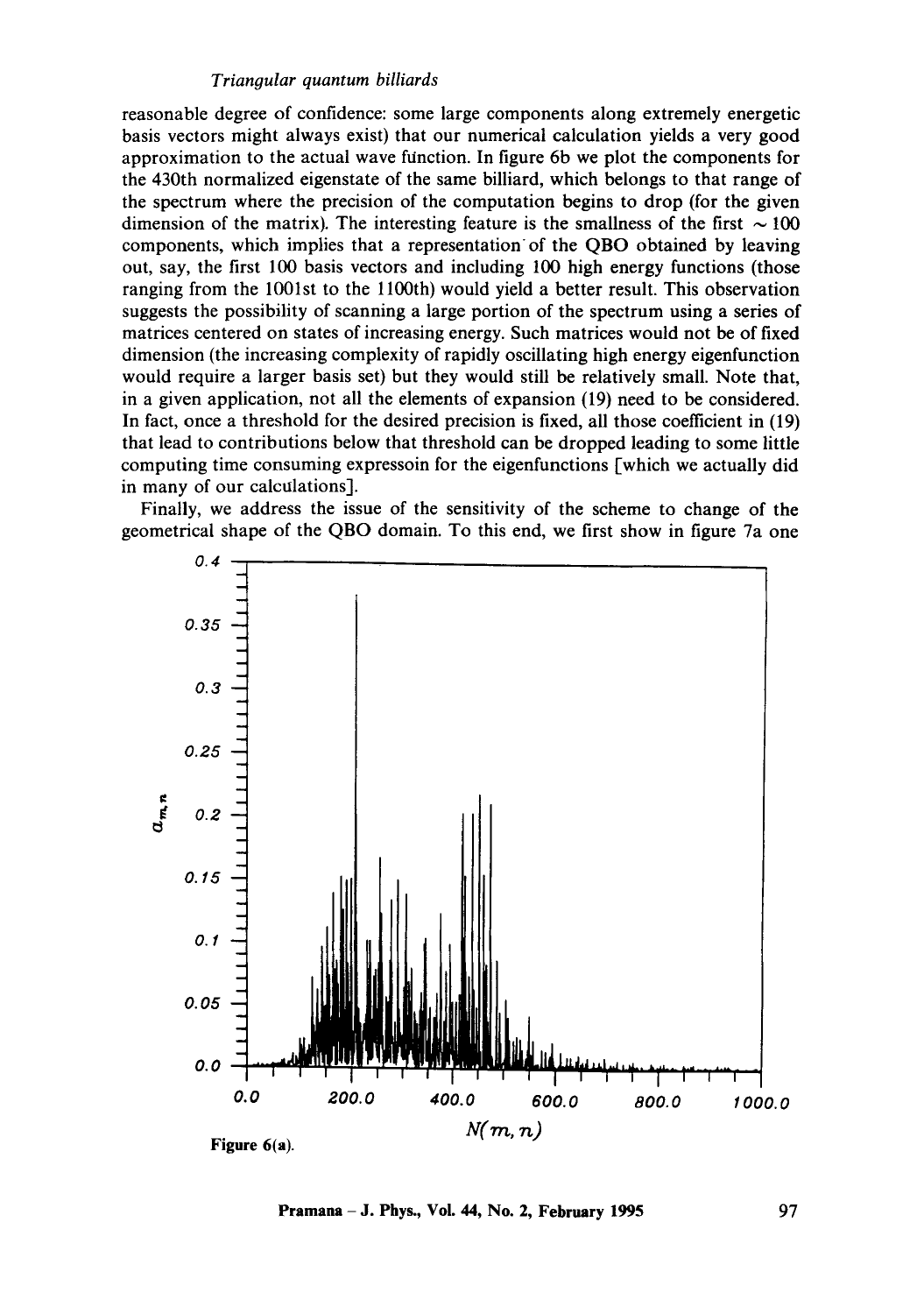

**Figure 6(b).** 

**Figure** 6. Components of the eigenfunctions along the basis states; (a) 250th eigenstate: components become very small with increasing energy making the result very reliable; (h) 430th eigenstate: the projection on the lowest energy basis states is almost negligible, therefore a smaller matrix would still yield accurate results.

of the two first excited states (recall the double degeneracy) of the equilateral triangle, which was computed diagonalizing a  $400 \times 400$  matrix. As expected a nodal line coincides with one of the bisectors of the triangle, specifically the one bisecting the angle the vertex of which sits at the origin of the frame of reference; in fact, we performed the computation placing the origin of the coordinates on the vertex which is labeled " $\alpha$ " in the figure. The relationship between the location of the nodal line and the position of the frame of reference is also shown in figure 7b, which refers to a calculation (again a  $400 \times 400$  matrix) performed putting the origin of the coordinates on vertex " $\beta$ ". Next, we turned to the study of an isosceles triangle obtained by slightly stretching the height relative to the x-axis side of the equilateral triangle of figures 7a, 7b (a billiard which, to the best of our knowledge, nobody has ever investigated). For that eigenstate of the isosceles triangle that originates from the one of figures 7a and 7b, one expects from symmetry arguments that the nodal line lie along the longest height, independently of the location of the reference frame. We performed a calculation using a  $400 \times 400$  matrix and placing the frame of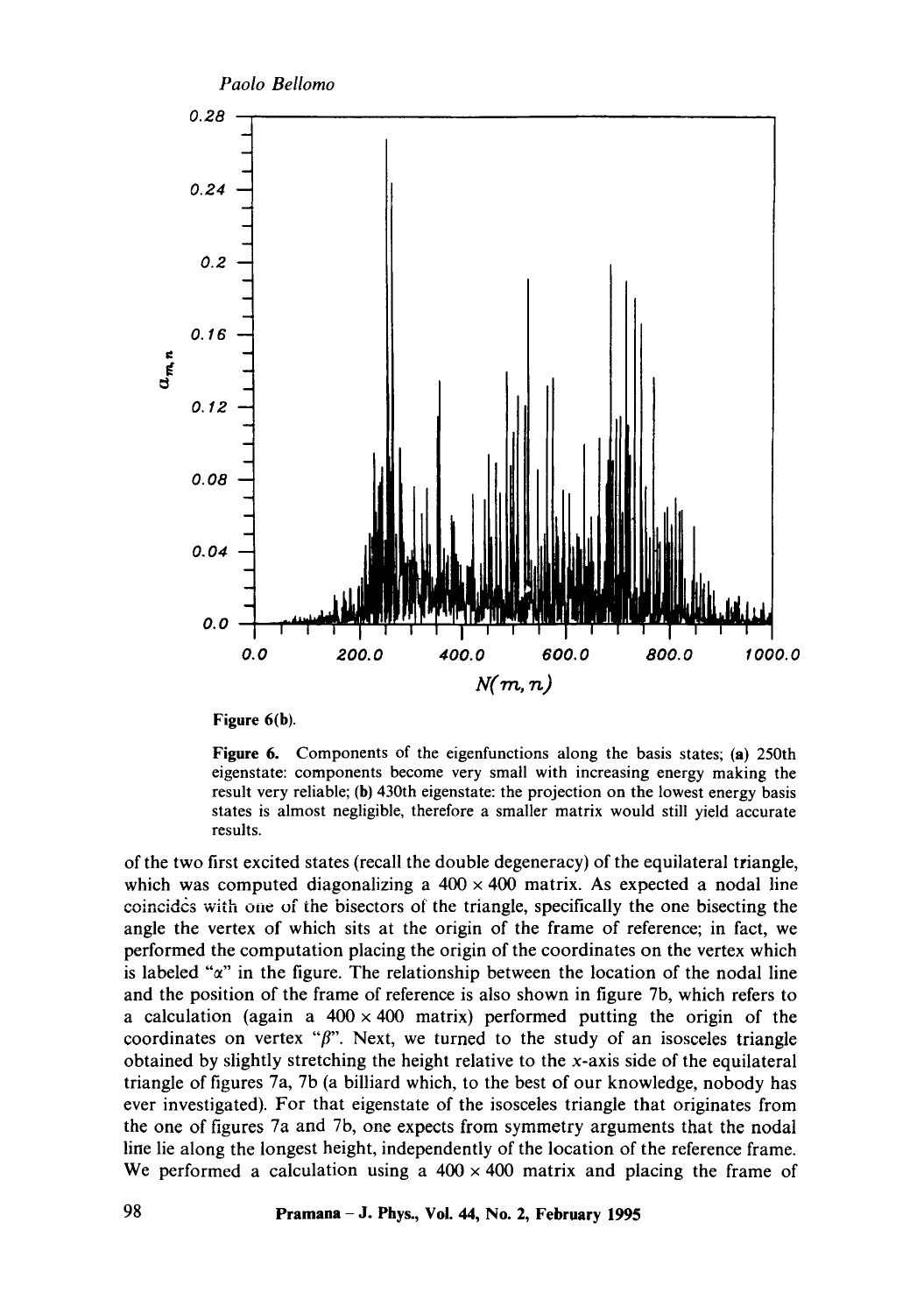



**Figure 7(a).** 

reference on vertex " $\alpha$ ", and we studied an isosceles triangle very close to the equilateral triangle, namely we stretched the height relative to the x-axis base only by  $0.1\%$ . The result displayed in figure 7c clearly indicates the capacity of the algorithm to detect the small change in the domain. However, because of the smallness of the distortion of the shape of the billiard, one finds eigenfunctions that are nicely symmetric (or antisymmetric) about the longest height of the triangle only up to a certain energy, because at higher energies the precision of the computation is not enough to resolve between states which originate from some pair of *degenerate* equilateral triangle eigenstates and which are either even or odd under reflection about the longest height. In fact, the algorithm yields eigenstates which are combinations of both types of eigenfunctions and therefore do not have definite parity. For the case at hand, namely  $a$  400  $\times$  400 matrix, we observed that all the eigenfunctions up to approximately the 50th eigenstate display the desired parity; at higher energies a transition regime takes place, where we find eigenfunctions with definite parity along with slightly distorted ones and with eigenfunctions with no parity at all (see figure 8). We also studied the same triangle using a larger matrix (600  $\times$  600); in this case the transition regime starts approximately after the 80th eigenstate, suggesting an approximately linear scaling with the dimensions of the matrix. Unfortunately, the extensive calculations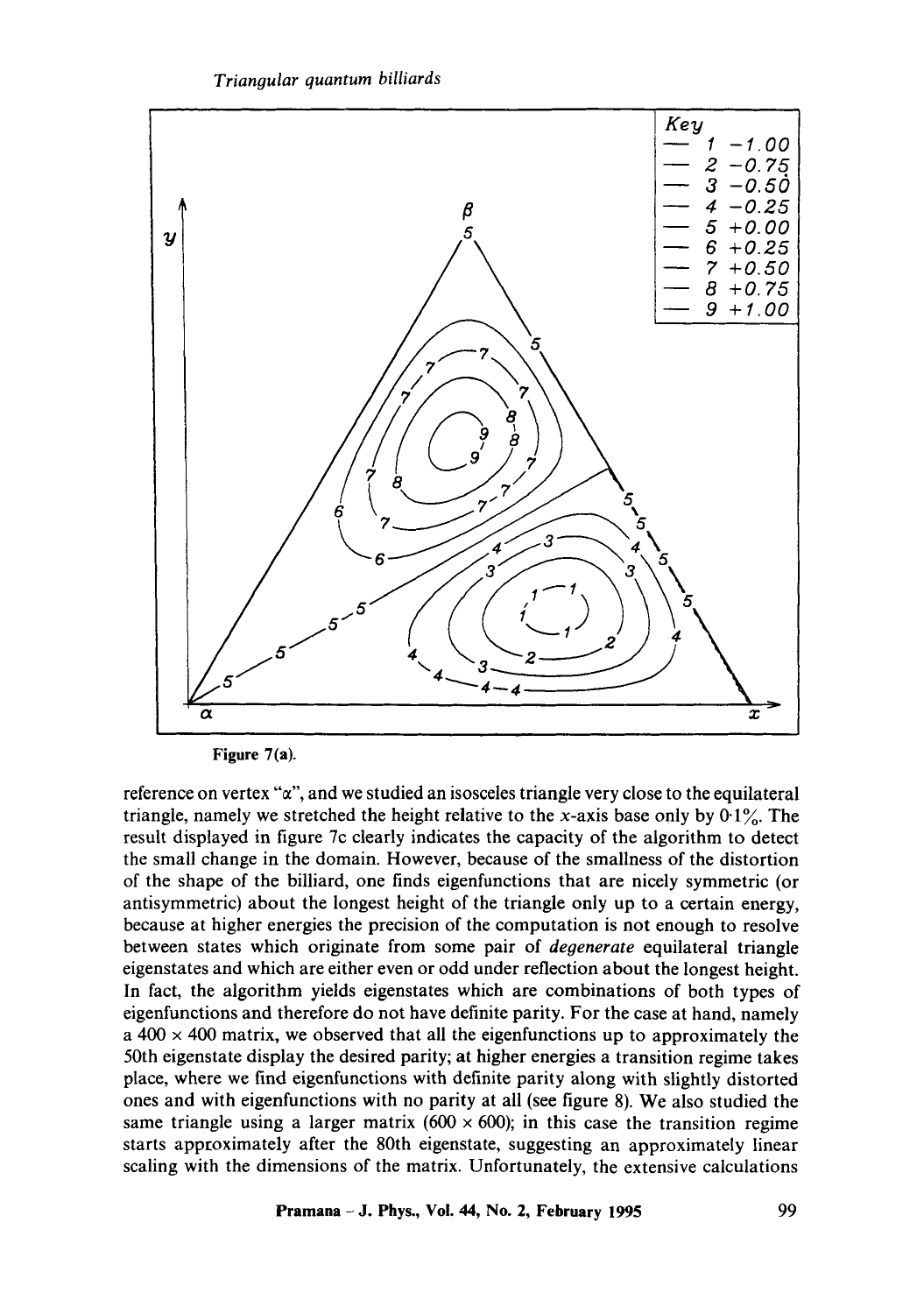

**Figure 7(b).** 

necessary to determine the exact relationship between the dimensions of the matrix, and up to what state the eigenfunctions display well defined parity and also the size of the change in the domain, are beyond our computational reach. However, it should be noted that the problem of properly resolving quasi-degenerate states is very rare. It is well known that classically nonintegrable systems show level repulsion [1]: the energy levels of chaotic systems repel each other linearly (barring the case in which the time reversal symmetry in broken by some magnetic field), whereas some numerical evidence [15, 20] suggests that pseudointegrable systems do so according to a power law, with exponent ranging between 0.5 and 1. Therefore, degenerate or quasidegenerate states, which are the cause of the problems encountered in the isosceles triangle, are very rare and in this case they are due to the special symmetry of the domain. Finally it can also be argued that not even the exact analytical eigenstates, because of their finite wavelength, would be able to detect very small changes in the domain of the billiard, if not in very special situations like the one at hand, which is a case of spontaneously broken symmetry.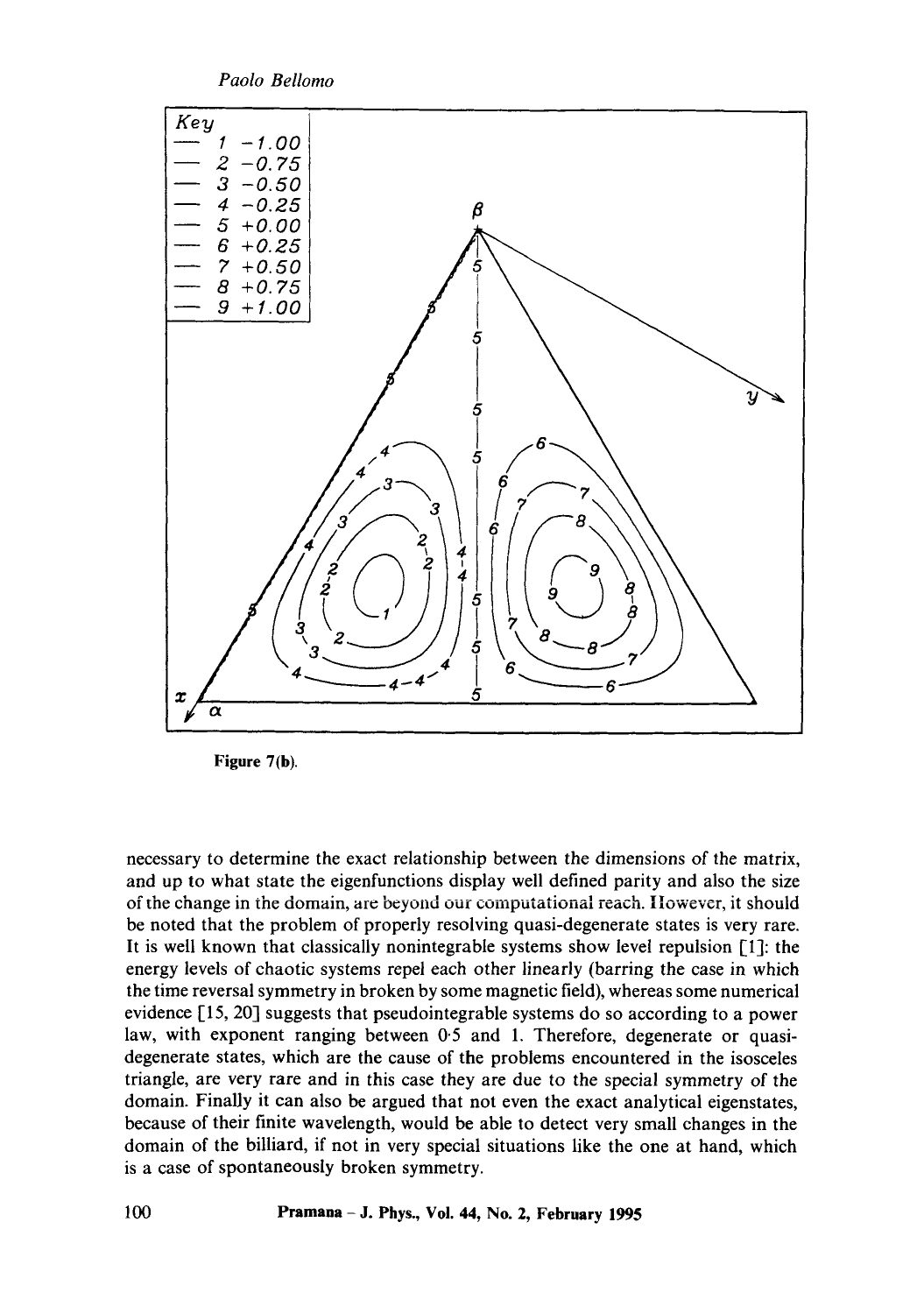

**Figure 7(c).** 

**Figure** 7. Contour plot of one of the two 1st excited states (recall degeneracy) of the equilateral triangle and of an isosceles triangle; (a) Equilateral triangle: the calculation was performed putting the frame of reference in the lower left corner of the triangle; (b) Equilateral triangle: the computation was performed setting the frame of reference on the upper vertex of the triangle; (c) Isosceles triangle: 3rd normalized eigenstate (the removal of degeneracy energetically favors the other state of the degenerate pair); the triangle was obtained by slightly stretching the equilateral one along the height relative to the x-axis. The state was computed setting the frame of reference on the lower left corner. The result proves the capacity of the algorithm to detect small changes in the shape of the domain.

# **4. Conclusions**

In this paper we have presented a comprehensive solution for the problem of the QBO in arbitrary triangular domains. We addressed this problem because due to its paradigmatic nature it is attracting increasing attention in the nonlinear dynamics community. Our solution requires short computing times and yields excellent results, particularly for the eigenfunctions. Moreover, it yields the eigenfunctions in a very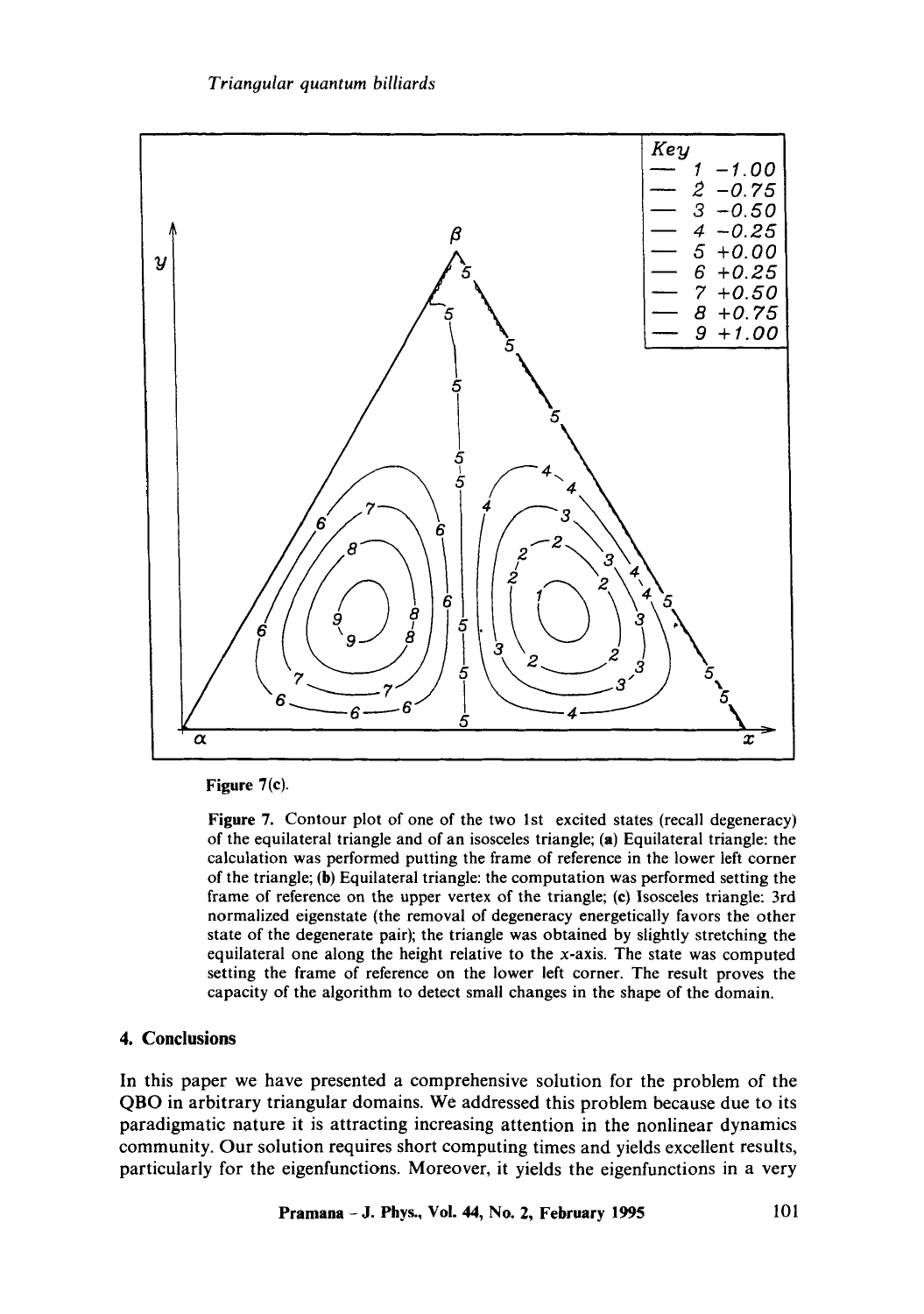*Paolo Bellomo* 



**Figure 8(a).** 

tractable form, like (19), which allows "semi-analytical" calculations, like the one we performed in evaluating the integral (18). Such a feature offers precise, reliable and computationally economic studies of the most interesting properties of the eigenfunctions, such as investigations of the amplitude probability distribution and of the spatial correlation function and the construction of Path Correlation Functions [21] for triangular billiards. A first application of the method has led to the discovery of scars along ghosts of neutrally stable periodic orbits [12]. A more general application of the scheme and study of the statistical properties of the eigenfunctions will be presented in a forthcoming paper.

Also, the same basis set can be used with no modification to study the problem of triangular billiards in presence of some perturbing field, just by adding the matrix elements of the field to the matrix representing the laplacian, such a study would allow the study of the evolution of eigenvalues and eigenfunctions as the classical systems undergoes a transition to chaos and such studies are in progress in our group. Finally, with some small modifications the present procedure can be easily applied to the problem of quantum billiards in parallelograms: in fact, the functions obtainable simply by leaving out the antisymmetrization step are clearly a suitable Hilbert space basis for the parallelogram problem.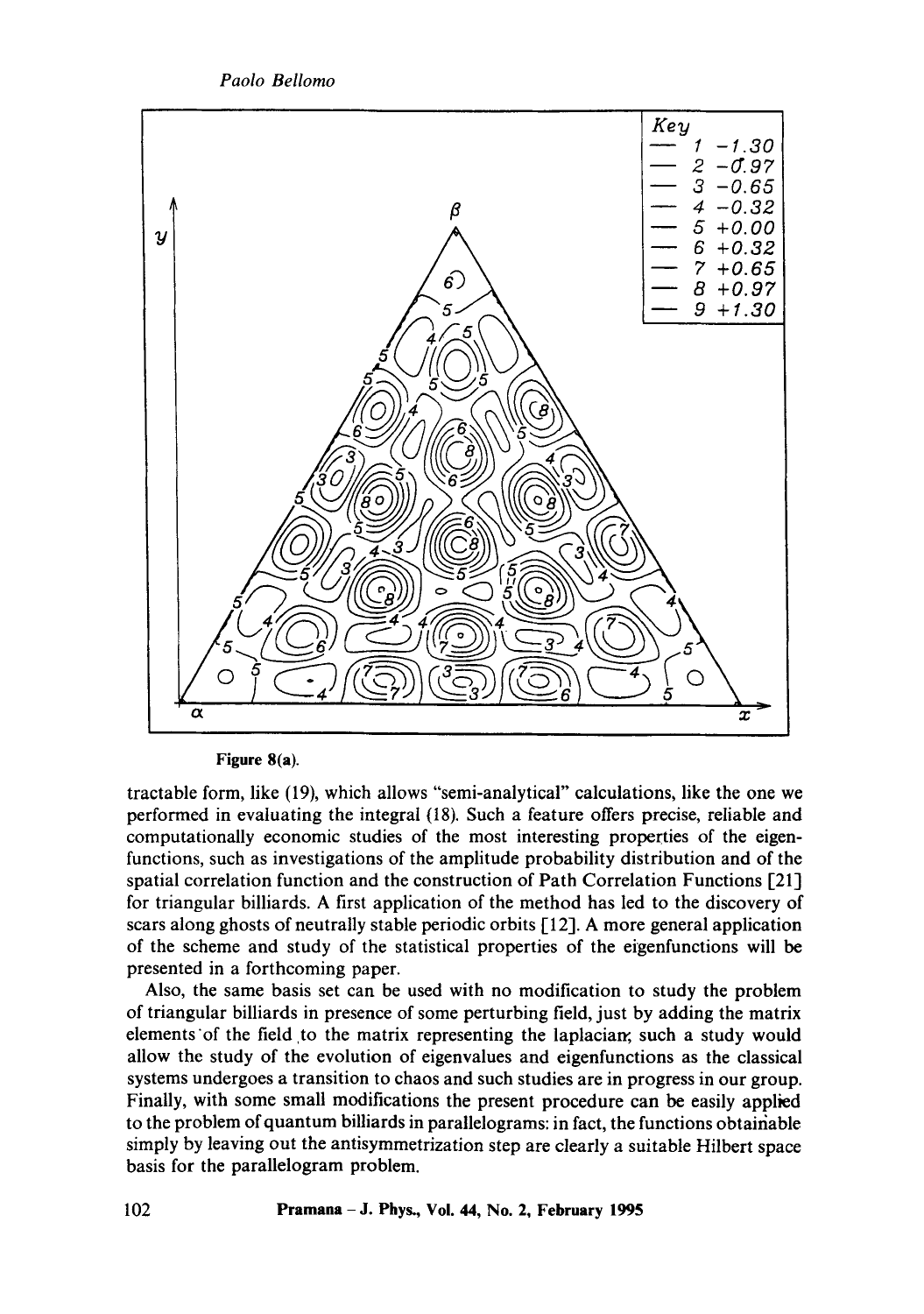*Triangular quantum billiards* 



**Figure 8(b).** 

# **Acknowledgements**

The author wishes to thank S Bright for introducing him to Ga-tech computational facilities. He is also grateful to Prof. A Scotti who introduced him to the problem. Finally, thanks are due to Prof. T Uzer for a critical reading of the manuscript. This work was partially supported by the "Domenica Rea D'Onofrio" fellowship and by the National Science Foundation through a grant for the Institute for Theoretical Atomic and Molecular Physics at the Harvard-Smithsonian Astrophysical Observatory.

# **Appendix 1**

## *Evaluation of the matrix elements*

Here we give the explicit matrix elements for the QBO on an arbitrary triangular domain with base  $B = a\pi$  and height  $H = b\pi$ : this is a larger triangle than the one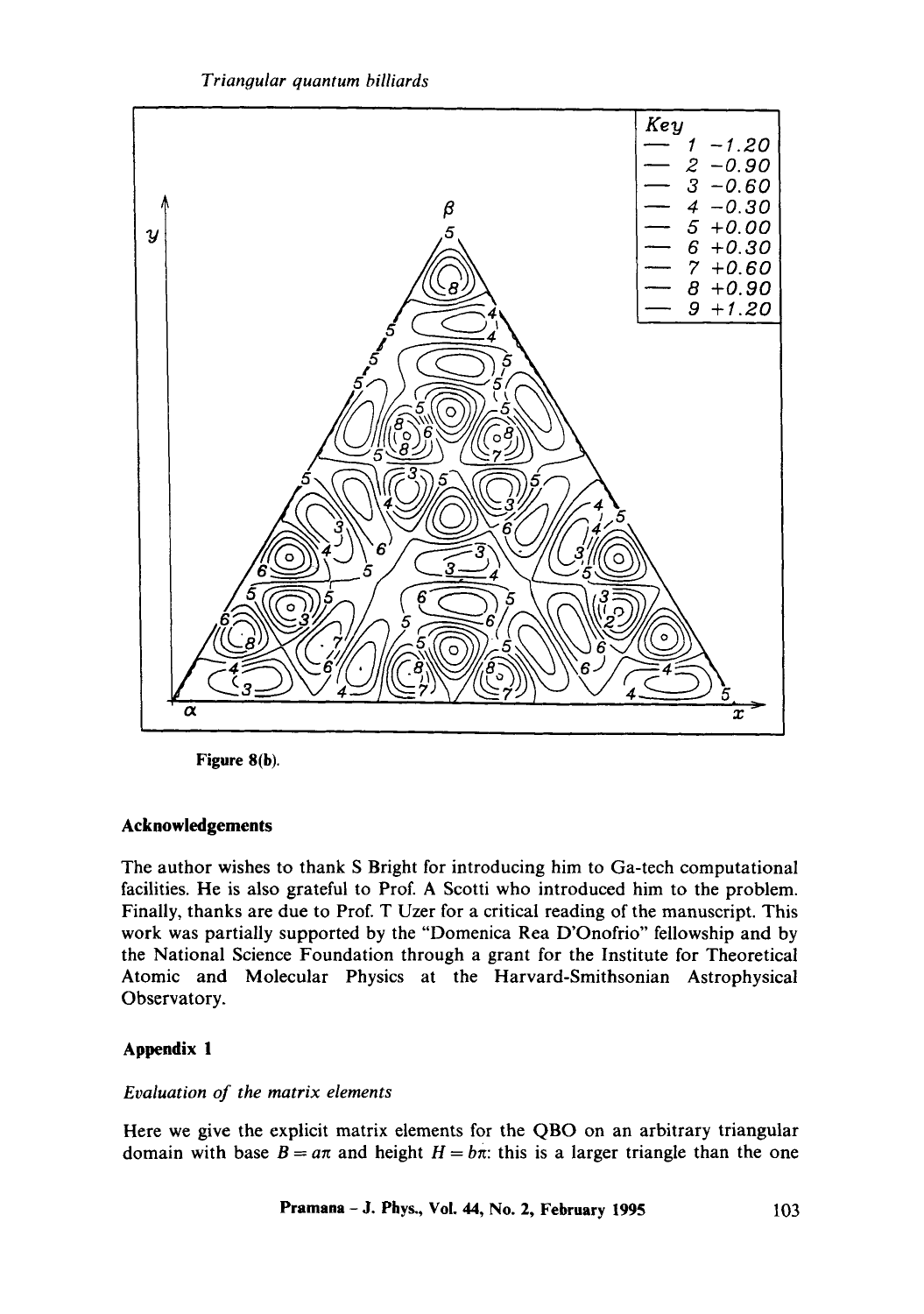

**Figure 8(c).** 

**Figure** 8. Contour plots of some eigenfunctions of the isosceles triangle, computed with a  $400 \times 400$  matrix, in the transition regime; (a) 57th eigenstate: the contours pattern is clearly symmetric with respect to the height of the triangle; (b) 59th eigenstate: the wave function shows some approximate symmetry, but is a little distorted; (c) 56th eigenstate: in this case every definite parity is lost and the wave function is not symmetric nor antisymmetric with respect to the height.

considered in the rest of the paper, but this simple rescaling of the sides allows us not to write a series of  $\pi$ 's in the arguments of the basis functions keeping the notation a little less cumbersome. We will write  $\Gamma$  as a short for tan  $\gamma$  and we will also set  $((1 + \Gamma^2)/a^2) = (1/\alpha^2).$ 

The matrix elements are

$$
\mathcal{D}(m,n,j,k) = \frac{4}{\pi^2 ab} \int \int \int \int \mathrm{d}x \, \mathrm{d}y \left\{ \sin \frac{m(x-\Gamma y)}{a} \sin \frac{ny}{b} + (-1)^{m+n+1} \sin \frac{n(x-\Gamma y)}{a} \sin \frac{my}{b} \right\}
$$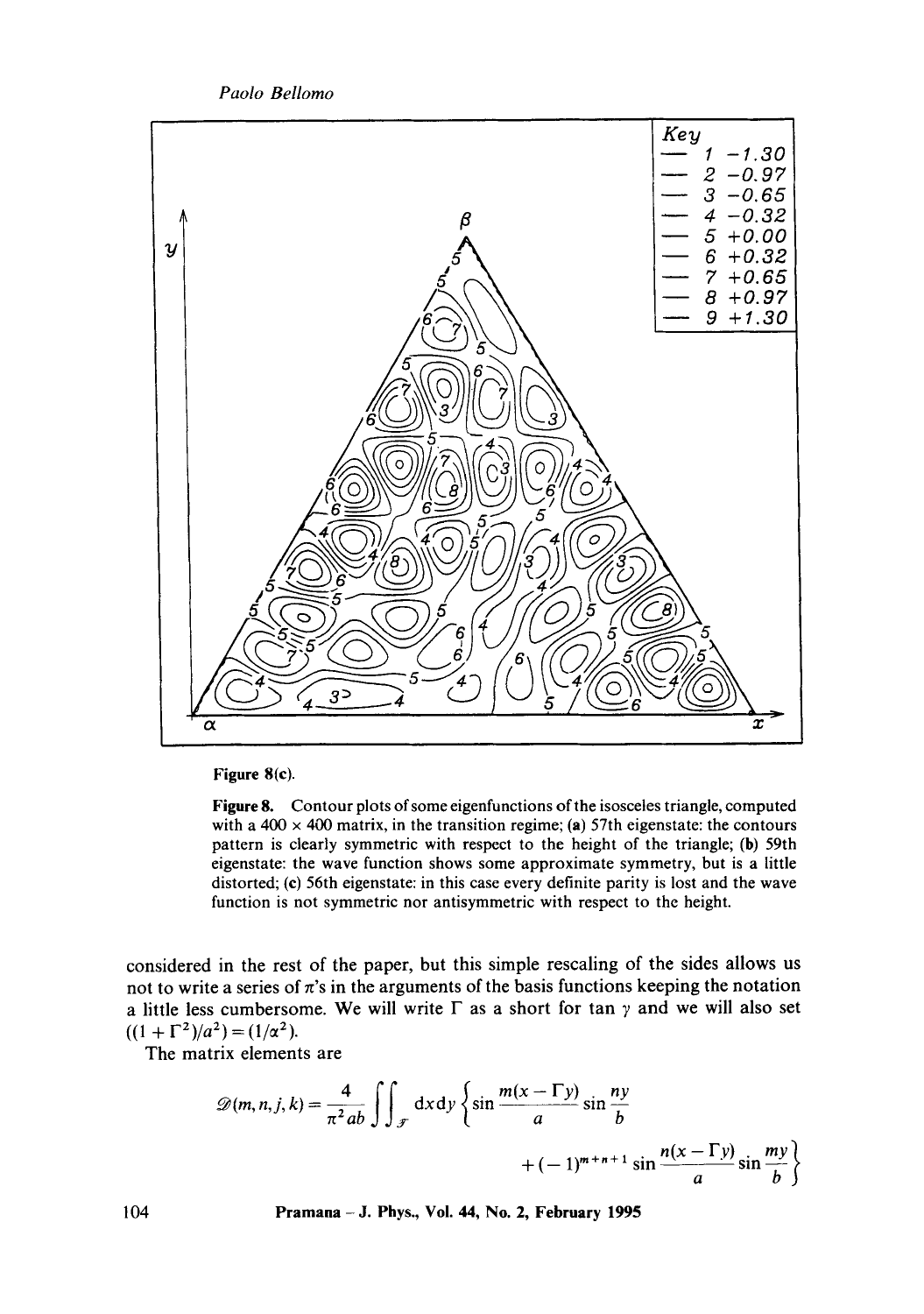$$
\times (-\nabla^2) \bigg\{ \sin \frac{j(x-\Gamma y)}{a} \sin \frac{ky}{b} + (-1)^{j-k+1} \sin \frac{k(x-\Gamma y)}{a} \sin \frac{jy}{b} \bigg\}.
$$
\n(A1)

We consider the following change of variables

$$
x' = \frac{x - \Gamma y}{a}
$$
  

$$
y' = \frac{y}{b}
$$
 (A2)

which induces a transformation of the laplacian

$$
\nabla^2 \to \nabla^{2'} = \frac{1}{a^2} \frac{\partial^2}{\partial x'^2} + \frac{1}{b^2} \frac{\partial^2}{\partial y'^2} + \frac{\Gamma^2}{a^2} \frac{\partial^2}{\partial x'^2} - \frac{2\Gamma}{ab} \frac{\partial^2}{\partial x' \partial y'}; \tag{A3}
$$

and the matrix elements reduce to

$$
\mathcal{D}(m, n, j, k) = \frac{4}{\pi^2} \int_0^{\pi} dx \int_0^{\pi - x} dy \{ \sin mx \sin ny + (-1)^{m+n+1} \sin nx \sin my \}
$$
  
 
$$
\times \left\{ \left[ \left( \frac{j^2}{\alpha^2} + \frac{k^2}{b^2} \right) \sin jx \sin ky + (-1)^{j+k+1} \right. \right.\times \left. \left( \frac{k^2}{\alpha^2} + \frac{j^2}{b^2} \right) \sin kx \sin jy \right] + \frac{2\Gamma}{ab} jk [\cos jx \cos ky + (-1)^{j+k+1} \cos kx \cos jy] \right\}. \tag{A4}
$$

We have two separate integrals, one involving sines only and the other involving cosines also

$$
\mathscr{D}(m,n,j,k) = \frac{4}{\pi^2} \left[ \mathscr{I}(m,n,j,k) + \mathscr{J}(m,n,j,k) \right]. \tag{A5}
$$

We add the following null quantity to the sine only integral

$$
(-1)^{j+k+1}\left(\frac{j^2}{\alpha^2}+\frac{k^2}{b^2}\right) \quad \{\sin kx\sin jy-\sin kx\sin jy\} \tag{A6}
$$

and we obtain

$$
\mathcal{J} = \left(\frac{j^2}{\alpha^2} + \frac{k^2}{b^2}\right) \int_0^{\pi} dx \int_0^{\pi - x} dy \left\{ \sin mx \sin ny + (-1)^{m+n+1} \sin nx \sin my \right\}
$$
  
×  $\left\{ \sin jx \sin ky + (-1)^{j+k+1} \sin kx \sin jy \right\} + (-1)^{j+k} \left[ \frac{b^2 - \alpha^2}{\alpha^2 b^2} (j^2 - k^2) \right]$   
×  $\int_0^{\pi} dx \int_0^{\pi - x} dy \left\{ \sin mx \sin ny + (-1)^{m+n+1} \sin nx \sin my \right\} \left\{ \sin kx \sin jy \right\}. \tag{A7}$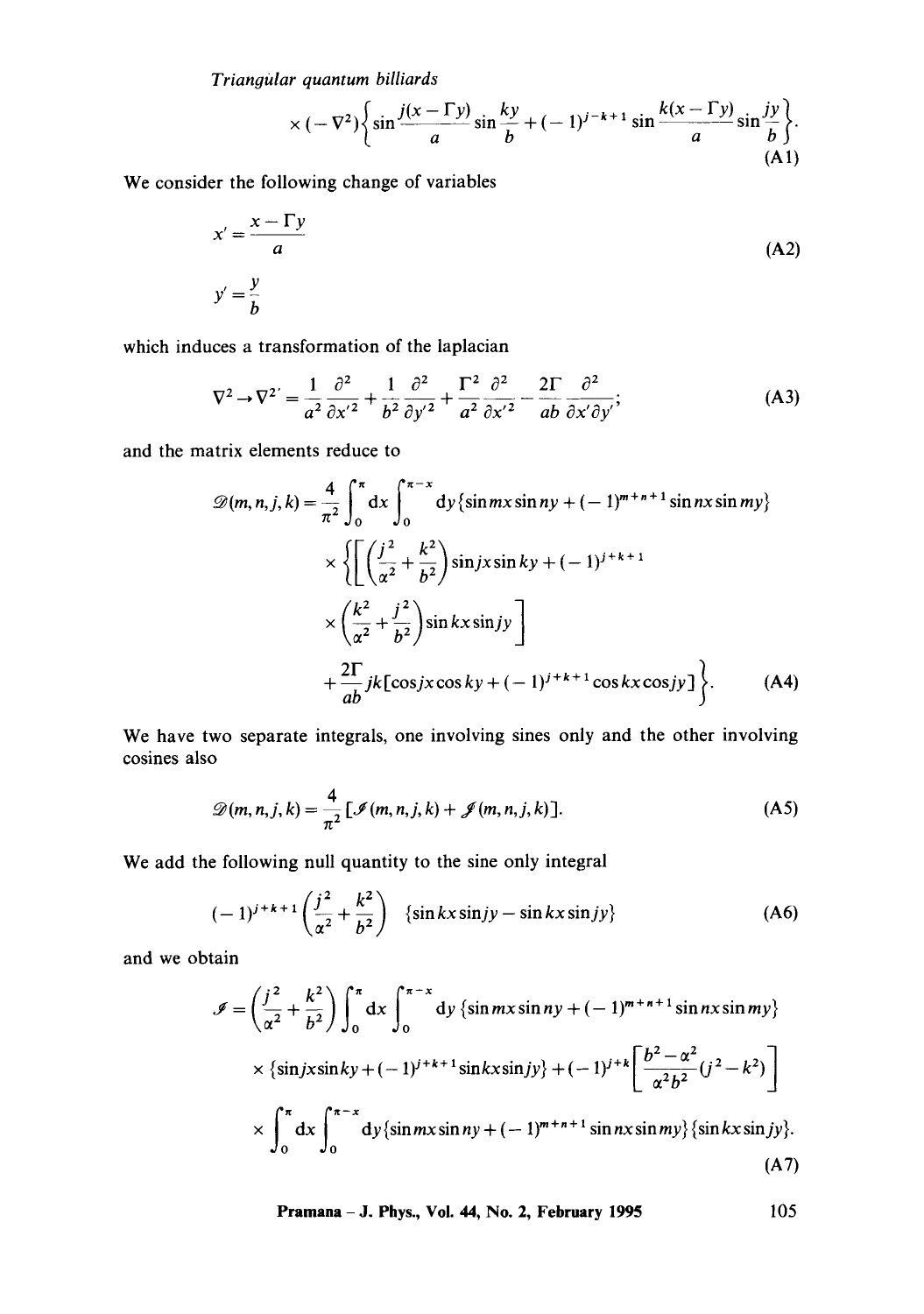We can separate also  $\mathcal I$  in two integrals

$$
\mathcal{I}(m,n,j,k) = \left(\frac{j^2}{\alpha^2} + \frac{k^2}{b^2}\right)\mathcal{I}_1(m,n,j,k) + \left[\frac{b^2 - \alpha^2}{\alpha^2 b^2}(j^2 - k^2)\right]\mathcal{I}_2(m,n,j,k);
$$
\n(A8)

the first one can be solved by using the orthonormality of the eigenfunctions of the QBO on the half square

$$
\mathcal{I}_1(m,n,j,k) = \frac{\pi^2}{4} \delta_{m,j} \delta_{n,k};
$$
\n(A9)

whereas for the second one we set

$$
\mathcal{I}_2(m, n, j, k) = \mathcal{I}_3(m, n, k, j) + (-1)^{m+n+1} \mathcal{I}_3(n, m, k, j)
$$
 (A10)

where

$$
\mathcal{I}_3(l_1, l_2, l_3, l_4) = \int_0^{\pi} dx \int_0^{\pi - x} dy \sin l_1 x \sin l_2 y \sin l_3 x \sin l_4 y
$$
  
= 
$$
\int_0^{\pi} dx \int_0^{\pi - x} dy \sin l_1 x \sin l_3 x \frac{1}{2} {\cos[(l_2 - l_4)y]}
$$
  
- 
$$
\cos[(l_2 + l_4)y]}
$$
, (A11)

and  $l_1$ ,  $l_2$ ,  $l_3$ ,  $l_4$  are integer indices which are equal to *m*, *n*, *k*, *j* in the first case and to *n,m,k,j* in the second; we also write

$$
\mathcal{I}_3(l_1, l_2, l_3, l_4) = \mathcal{I}_4(l_1, l_2, l_3, l_4) - \mathcal{I}_4(l_1, l_2, l_3, -l_4),\tag{A12}
$$

where

$$
\mathcal{I}_4(l_1, l_2, l_3, l_4) = \frac{1}{2} \int_0^{\pi} dx \sin l_1 x \sin l_3 x \int_0^{\pi - x} dy \cos [(l_2 - l_4)y].
$$
 (A13)

The integral  $\mathcal{I}_4$  is simple, but some care must be taken for the cases in which the arguments of the sinusoidal functions vanish. The result is

$$
\mathcal{I}_4 = \begin{cases}\n\frac{1}{4} \left\{ \frac{\pi^2}{2} + \frac{1}{(l_1 + l_3)^2} \left[ (-1)^{l_1 + l_3} - 1 \right] \right\} & \text{if } l_2 - l_4 = 0 \text{ and } l_1 - l_3 = 0; \\
\frac{1}{4} \left\{ \frac{\left[ (-1)^{l_1 + l_3} - 1 \right]}{(l_1 + l_3)^2} - \frac{\left[ 1 - (-1)^{l_1 - l_3} \right]}{(l_1 - l_3)^2} \right\} & \text{if } l_2 - l_4 = 0 \text{ and } l_1 - l_3 \neq 0; \\
-\frac{(-1)^{l_2 - l_4}}{4(l_2 - l_4)} \left\{ \mathcal{I}_5 \left[ l_1, l_3, (l_2 - l_4) \right] - \mathcal{I}_5 \left[ l_1, l_3, (l_4 - l_2) \right] \right\} & \text{if } l_2 - l_4 \neq 0; \quad \text{(A14)}\n\end{cases}
$$

and integral  $\mathcal{I}_5[l_1, l_3, (l_2 - l_4)]$  is defined as:

$$
\mathcal{I}_5[l_1, l_3, (l_2 - l_4)] = \int_0^\pi dx \sin l_1 x \cos \{[(l_3 - (l_2 - l_4)]x\}.
$$
 (A15)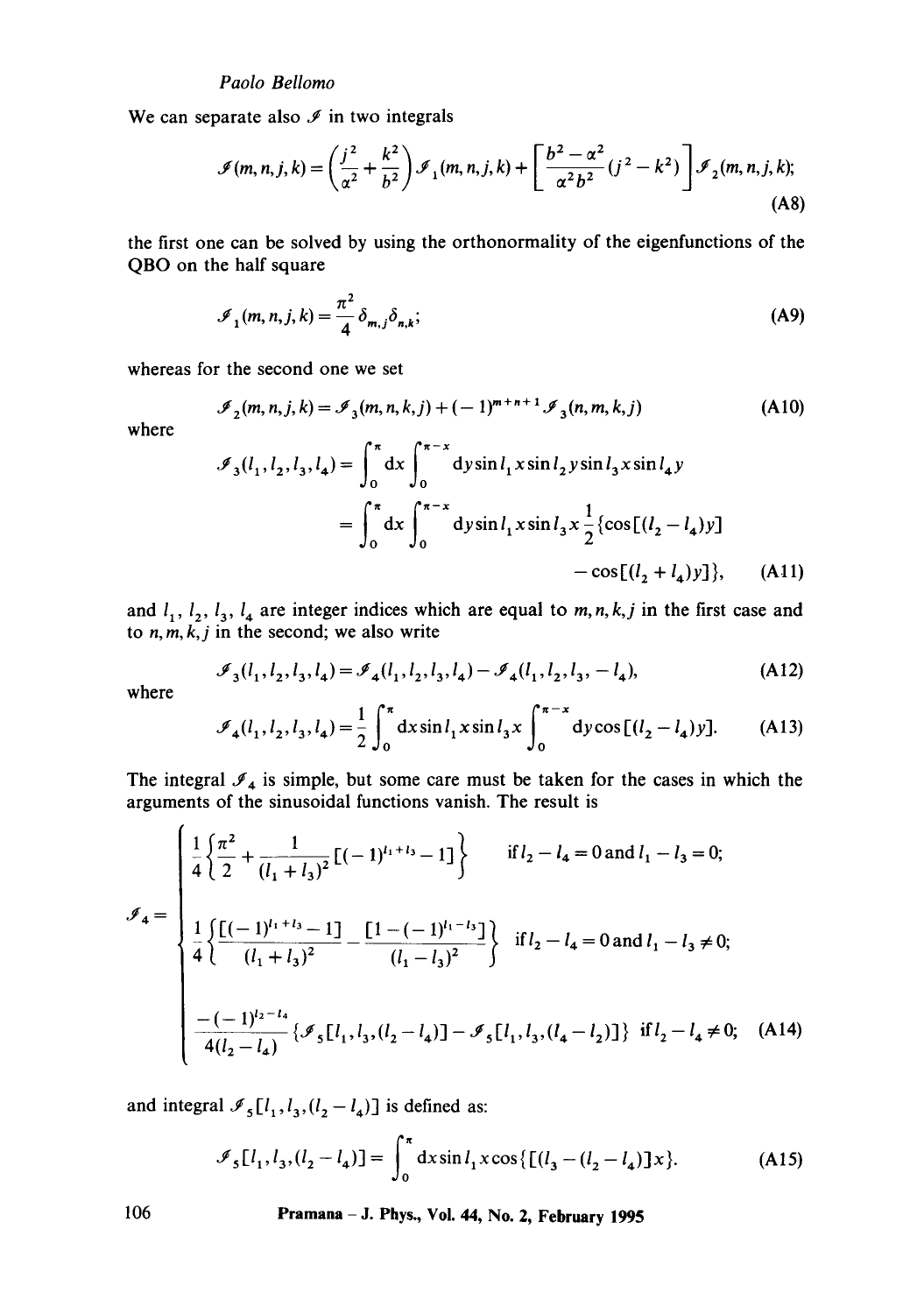Setting 
$$
l_5 = l_3 - (l_2 - l_4)
$$
 we have  
\n
$$
\mathcal{J}_1
$$
\nif  $l_5 = 0$ ;\n
$$
\mathcal{J}_2(l_1, l_5) = \begin{cases}\n\frac{1 - (-1)^{l_1 - l_5}}{l_1} & \text{if } l_5 = 0; \\
\frac{1 - (-1)^{l_1 - l_5}}{2(l_1 - l_5)} & \text{if } l_5 \neq 0 \text{ and } l_5 + l_1 = 0; \\
\frac{1 - (-1)^{l_1 + l_5}}{2(l_1 + l_5)} & \text{if } l_5 \neq 0 \text{ and } l_5 - l_1 = 0; \\
\frac{l_1 [1 - (-1)^{l_1 + l_5}]}{l_1^2 - l_5^2} & \text{if } l_5 \neq 0, \quad l_5 - l_1 \neq 0 \text{ and } l_5 - l_1 \neq 0; \\
\end{cases}
$$
\n(A16)

This result concludes the first part of the calculation.

We now turn to the calculation of the integral involving the cosines; we have

$$
\mathcal{J}(m,n,j,k) = \frac{8\Gamma}{\pi^2 ab} jk \{ \mathcal{J}_1(m,n,j,k) + (-1)^{m+n+1} \mathcal{J}_1(n,m,j,k) + (-1)^{j+k+1} \mathcal{J}_1(m,n,k,j) + (-1)^{m+n+j+k} \mathcal{J}_1(n,m,k,j) \};
$$
\n(A17)

where

$$
\mathcal{J}_1(l_1, l_2, l_3, l_4) = \int_0^{\pi} dx \int_0^{\pi - x} dy \sin l_1 x \sin l_2 y \cos l_3 x \cos l_4 y
$$
  
=  $\frac{1}{4} \int_0^{\pi} dx \{ \sin[(l_1 + l_3)x] + \sin[(l_1 - l_3)x] \}$   
 $\times \int_0^{\pi - x} dy \{ \sin[(l_2 + l_4)y] + \sin[(l_2 - l_4)y] \}, \quad (A18)$ 

and also

$$
\mathcal{J}_1(l_1, l_2, l_3, l_4) = \{ \mathcal{J}_2(l_1, l_2, l_3, l_4) + \mathcal{J}_2(l_1, l_2, -l_3, l_4) + \mathcal{J}_2(l_1, l_2, l_3, -l_4) + \mathcal{J}_2(l_1, l_2, -l_3, -l_4) \},
$$
 (A19)

where  $\mathcal{J}_2$  is defined as:

$$
\mathcal{J}_2(l_1, l_2, l_3, l_4) = \frac{1}{4} \int_0^{\pi} dx \sin[(l_1 + l_3)x] \int_0^{\pi - x} dy \sin[(l_2 + l_4)y].
$$
 (A20)

We finally set  $l_{13} = l_1 + l_3$  and  $l_{24} = l_2 + l_4$  and we obtain  $\mathscr{J}_2$ 

$$
\begin{aligned}\n\mathbf{1}_{l_{13}} &= 0 \text{ or } l_{24} = 0; \\
\frac{1}{4} \left\{ \frac{(-1)^{l_{24}}}{2l_{24}} \left[ \frac{(-1)^{l_{13}+l_{24}} - 1}{l_{13}+l_{24}} \right] + \frac{1 - (-1)^{l_{13}}}{l_{13}l_{24}} \right\} &\quad \text{if } l_{13} - l_{24} = 0; \\
\frac{1}{4} \left\{ \frac{(-1)^{l_{24}}}{2l_{24}} \left[ \frac{(-1)^{l_{13}-l_{24}} - 1}{l_{13}-l_{24}} \right] + \frac{1 - (-1)^{l_{13}}}{l_{13}l_{24}} \right\} &\quad \text{if } l_{13} + l_{24} = 0; \\
\frac{1}{4} \left\{ \frac{(-1)^{l_{24}}}{2l_{24}} \left[ \frac{(-1)^{l_{13}-l_{24}} - 1}{l_{13}-l_{24}} + \frac{(-1)^{l_{13}+l_{24}} - 1}{l_{13}+l_{24}} \right] + \frac{1 - (-1)^{l_{13}}}{l_{13}l_{24}} \right\} &\quad \text{if } l_{13} + l_{24} \neq 0 \text{ and } l_{13} \\
-\frac{1}{24} &= 0; \\
\frac{1}{4} \left\{ \frac{(-1)^{l_{24}}}{2l_{24}} \left[ \frac{(-1)^{l_{13}-l_{24}} - 1}{l_{13}-l_{24}} + \frac{(-1)^{l_{13}+l_{24}} - 1}{l_{13}+l_{24}} \right] + \frac{1 - (-1)^{l_{13}}}{l_{13}l_{24}} \right\} &\quad \text{if } l_{13} + l_{24} \neq 0 \text{ and } l_{13} \\
-\frac{1}{24} &= 0; \\
\end{aligned}
$$